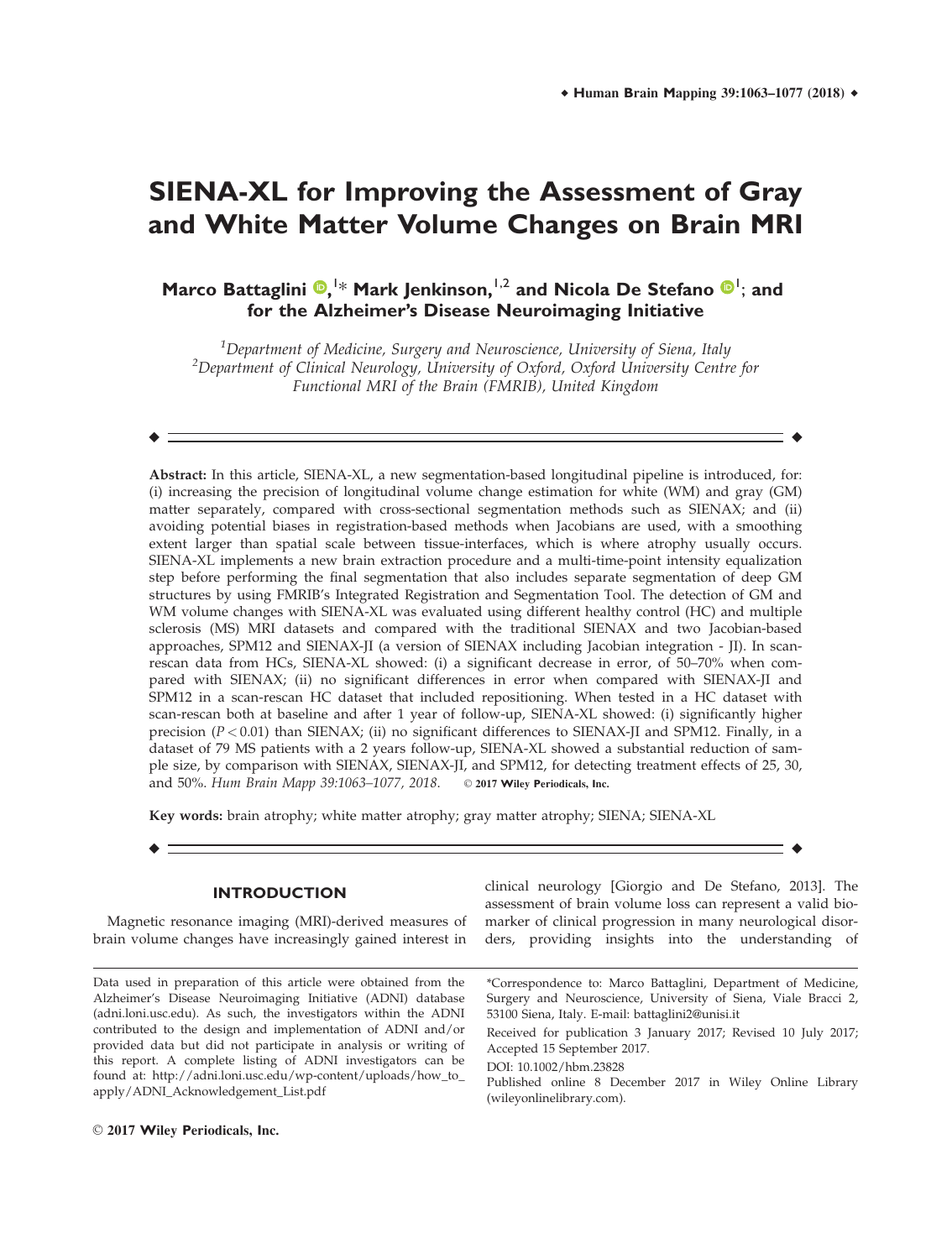physiological and pathological mechanisms leading to brain atrophy [Giorgio and De Stefano, 2013; Pini et al., 2016]. Recently, these measures have been used with success for monitoring treatment efficacy in large clinical trials of patients affected by neurodegenerative disorders [Giorgio and De Stefano, 2013].

While the high accuracy of global brain volume changes as measured, for example, by registration-based modalities such as SIENA [Smith et al., 2002b] or BBSI [Fox and Freeborough, 1997] has been persistently reported in several studies [Novak et al., 2015; Popescu et al., 2013, Smith et al., 2007], the assessment of volume changes of tissue-specific measures, such as gray matter (GM) and white matter (WM) volumes, still suffers from important technical limitations leading to significant increases in the measurement error [Sampat et al., 2010]. Among the different limitations, one of the most important is related to difficulty in producing an accurate separation of GM and WM at their interface, which makes the measure of GM and WM volumes relatively unstable. This is particularly evident in longitudinal assessments, due to subtle differences in contrast between images acquired in different MR sessions and in diseased brains, due to inherent brain damage (e.g., focal abnormalities in the WM). Overall, this can cause shifts in the GM/WM intensity distributions and consequent biases in the GM and WM volume estimations [Battaglini et al., 2012; Dwyer et al., 2014; Nakamura and Fisher, 2009]. Furthermore, differences in tissue intensities can produce an additional relevant error, particularly in images from two different MRI sessions, in the separation of brain from nonbrain tissues. This results in regions being erroneously classified as GM or WM and, consequently, in a reduction of the accuracy and robustness of GM and WM volume assessment.

Cross-sectional methods that evaluate the GM and WM volume changes, which are based on the independent segmentation of each image of the same subject, typically suffer from all the limitations mentioned above. Recently, longitudinal registration-based methods have been developed to overcome these issues [Guizard et al., 2015]. These methods evaluate the GM and WM volume changes through the calculation of the local Jacobian determinants of nonlinear displacement fields. It is possible to use symmetric diffeomorphic nonlinear registrations with [Ashburner and Ridgway, 2013] or without [Nakamura et al., 2014] temporal regularization. These methods improve the precision of the estimation of GM and WM volume changes, but can suffer from some limitations. In Jacobian integration methods, regardless of whether temporal regularization is applied or not, parameters are chosen to obtain a smooth Jacobian transformation, making the Jacobian potentially insensitive to small spatial scales, such as those associated with the interfaces between tissues, where atrophy usually occurs. Moreover, although the use of temporal regularization reduces the temporal fluctuations due to noise, it could also affect the real, anatomically induced fluctuations of the signal [Guizard et al., 2015].

In this work, we introduce a new segmentation-based longitudinal pipeline with the aim of increasing the precision of longitudinal volume changes of WM and GM compared with cross-sectional segmentation-based methods, avoiding any potential biases related to the regularization parameters used in the registration-based longitudinal approaches.

More than a decade ago, FSL [\(www.fmrib.ox.ac.uk/fsl\)](http://www.fmrib.ox.ac.uk/fsl) provided a tool (Structural Image Evaluation using Normalization of Atrophy, Cross-sectional, SIENAX) [Smith et al., 2002b] for a robust, automated measurement of cerebral GM and WM on MRI datasets, which has been extensively used in clinical studies. Despite some recent improvements in accurate brain-non brain separation [Battaglini et al., 2008; Popescu et al., 2012], in robust longitudinal segmentation [Dwyer et al., 2014] and in reducing bias caused by the presence of hypointense lesions on T1 weighted (T1-W) MRI of pathological subjects [Battaglini et al., 2012], the SIENAX approach still provides tissuespecific volume measurements with an error that is close to 1%, which may be above the expected clinical changes. To overcome, at least in part, some of the abovementioned limitations and consequently reduce measurement errors in the separate assessment of GM and WM volumes in healthy and diseased brain, we propose here a new version of SIENAX. This now includes a longitudinal component and is therefore named SIENA-XL (L for longitudinal).

This paper is organized as follows. First, we describe a new procedure to separate brain from non-brain and compare it with the traditional FSL procedure (Brain Extraction Tool, BET) [Smith, 2002a] on a dataset of healthy controls (HC) scanned twice on the same day. Second, we use (i) artificial images with different signal-to-noise ratio and identical GM and WM volumes (Experiment 1) and (ii) a real dataset of HC with scan-rescan acquisitions (Experiment 2) to test the error in GM and WM assessments due to partial volume modelling, as implemented in FAST, the FSL segmentation tool used in SIENAX [Zhang et al., 2001]. Third, an intra-subject intensity equalization of serial images is added before of the MRI segmentation of GM and WM, to reduce biases in the FAST output, as highlighted by experiments 1 and 2 of the previous section. Finally, we describe the new SIENA-XL procedure for the assessment of GM and WM volume changes, which modifies the traditional SIENAX procedure [Smith et al., 2002b] by implementing, (i) a new approach for brain extraction; (ii) a presegmentation step for equalizing the intensity distributions over multiple MRI sessions of the same subject; (iii) the segmentation of deep GM structures by using FMRIB's Integrated Registration and Segmentation Tool (FIRST) [Patenaude et al., 2011], as this has been shown to substantially decrease the variability in the estimation of GM volume changes [Derakhshan et al., 2010]. This new approach is then evaluated using multiple MRI datasets of HCs and patients with multiple sclerosis (MS)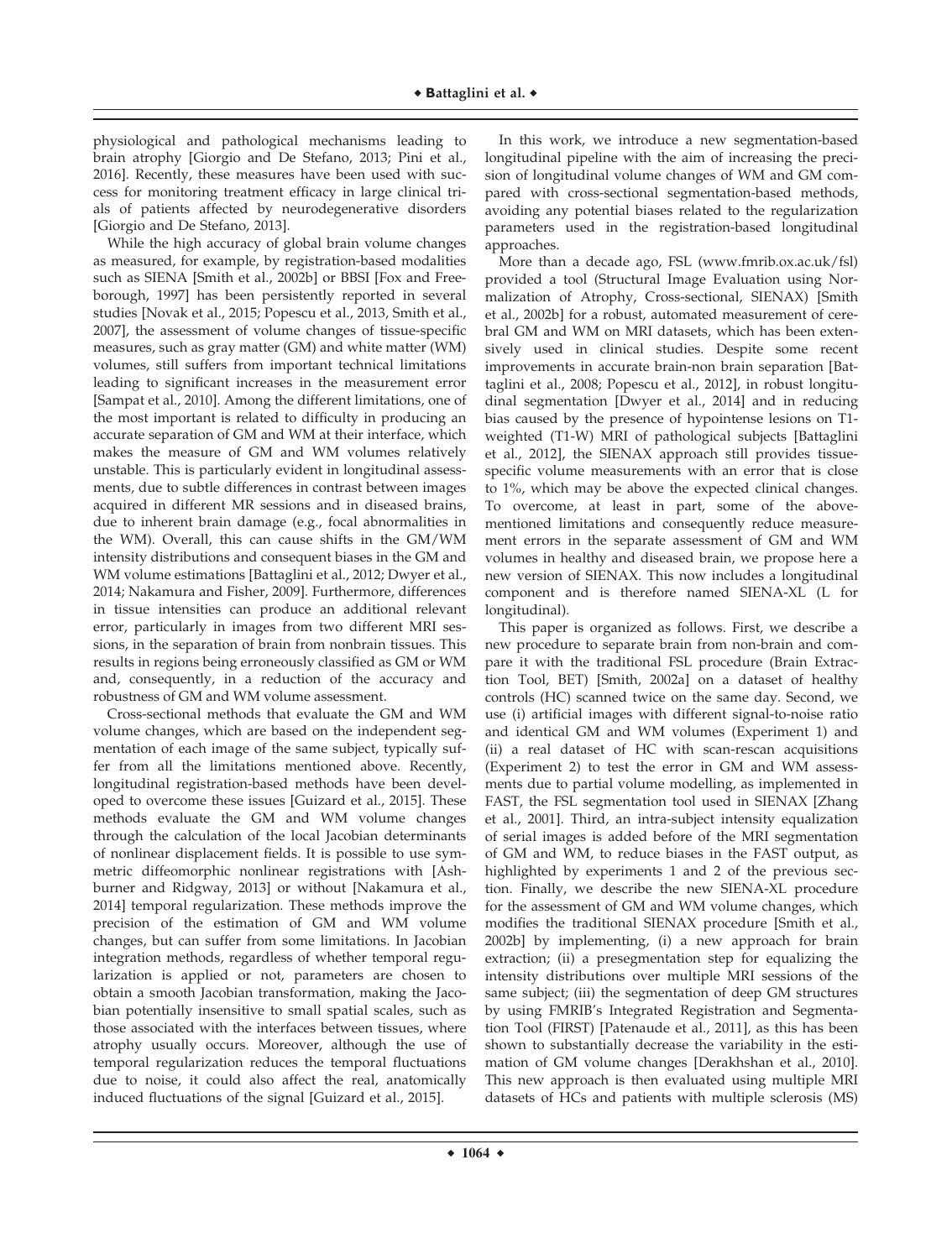and compared (i) with the traditional SIENAX; (ii) with SIENAX using the Jacobian integration (SIENAX-JI) that, as mentioned before, is a promising procedure that has recently demonstrated the ability to reduce GM and WM measurement errors [Nakamura et al., 2014] and; (iii) with SPM12, which uses temporal regularization to obtain Jacobian determinants [Ashburner and Ridgway, 2013], and has shown higher robustness and accuracy than other longitudinal methods such as Freesurfer [Guizard et al, 2015].

# **PART 1. NEW BRAIN EXTRACTION PROCEDURE**

#### **Background**

If the nonlinear registration between standard space and T1-weighted (T1-W) images was perfect, a nonlinear transformation of a standard space brain mask into the nativespace T1-W image could, in principle, separate brain from nonbrain tissue. However, the nonlinear registration of the standard space brain mask provided by FSL [Jenkinson et al., 2012] to the native T1-W image at each time-point has shown a certain degree of variability depending on the dataset analyzed [Dosh et al., 2013]. We therefore propose a method here that uses FSL tools to improve brain extraction and test it on two different sets of 3D T1-W MRI images.

## **Method**

We first perform a nonlinear registration to MNI space and then transform a dilated MNI space brain mask, provided by FSL, to the T1-W image, by using the default parameters implemented in the fsl\_anat tool of FSL [Jenkinson et al., 2012]. This initial T1-W brain image is corrected for inhomogeneity using fsl\_anat with the weakbias option, and then segmented into three different tissue classes [i.e., GM, WM, and cerebro-spinal fluid (CSF)] using a separate application of FAST [Zhang et al., 2001]. Subsequently, all voxels with low  $(< 50\%)$  probability of being CSF are added to a T1-W brain mask that was obtained by transforming the nondilated MNI space brain mask into the native T1-W space. A further step is then performed to refine this preliminary brain extraction. The binarized masks of the three tissues are created by taking the maximum partial volume estimation (PVE) for each voxel after transforming them into the standard (MNI) space. In the standard space, the probability that each voxel, of intensity I and coordinate x, is brain tissue is obtained by calculating the Bayesian posterior probability:

$$
p(C_i|\mathbf{I}, \mathbf{x})\alpha p(C_i|\mathbf{x}) \, * \, p(\mathbf{I}|C_i)
$$

where  $p(1)$  are the conditional probabilities and  $p(C_i|\mathbf{x})$  is the prior probability that a voxel with coordinate x in standard space belongs to the *i*th tissue class,  $C_i$ . For each class *i*, the prior probability,  $p(C_i|x)$ , is provided by the average of PVE maps from 100 3DT1-W images  $(TR/TE = 35 \text{ ms})$ 10, voxel size = 1 mm<sup>3</sup> acquired with a 1.5T magnet) of subjects enrolled in previous studies performed in our laboratory. These images were segmented using FAST and the PVE maps of GM and WM were transformed to the MNI space using a nonlinear registration run with FNIRT [Jenkinson et al., 2012]. Once the posterior probabilities are calculated, a voxel in the brain mask is retained only if the class with the highest  $p(C_i|I,x)$  is >0.5. In this way, the use of the prior atlas further reduces the number of false positive (non-brain) voxels. The final mask, obtained in standard space, is then transformed back into the native space using a trilinear interpolation.

### **Materials and Analysis**

We used 3D T1-W images of HCs obtained from two different MRI acquisitions. The first set was downloaded from the Alzheimer's Disease Neuroimaging Initiative (ADNI) database ([www.loni.usc.edu/ADNI\)](http://www.loni.usc.edu/ADNI) and consisted of 192 images from 96 subjects, each scanned twice in the same session. The ADNI was launched in 2003 as a public-private partnership, led by Principal Investigator Michael W. Weiner, MD. The primary goal of ADNI has been to test whether serial MRI, positron emission tomography, other biological markers, and clinical and neuropsychological assessment can be combined to measure the progression of mild cognitive impairment and early Alzheimer's disease (AD). The second dataset consisted of 40 high-resolution  $3DT1-W$  images  $(TR = 25$  ms,  $TE = 4.6$  ms, voxel size = 1 mm<sup>3</sup>, acquired with a 3.0T magnet) of 20 healthy subjects. They were recruited locally and each scanned twice on the same day, in two different sessions, in our center.

The new brain extraction procedure was compared with a version of the brain extraction tool of FSL that used an optimized setting ("optimized-BET"), as previously described [Popescu et al., 2012]. We quantified the similarity of each pair of brain mask images using the DICE measure and the absolute percentage difference of the total brain volumes of the masks. In detail, the DICE was calculated by registering each pair of T1-W images to the halfway space using siena\_flirt, a subroutine in SIENA [Smith et al., 2002b]; then the two masks, mask 1 and mask 2, were linearly transformed into this halfway space, and the DICE measure was obtained with the formula:

$$
2 * n(mask1 \cap mask2)/(n(mask1) + n(mask2)).
$$

where  $n$ (mask) is the number of voxels in the mask. This gives a measure of the similarity between the brain masks of the two images that is sensitive to excluding different portions of the image, even if the total volumes were similar.

The formula:

$$
\Delta V = 200 * (V1 - V2) / (V1 + V2) \tag{1}
$$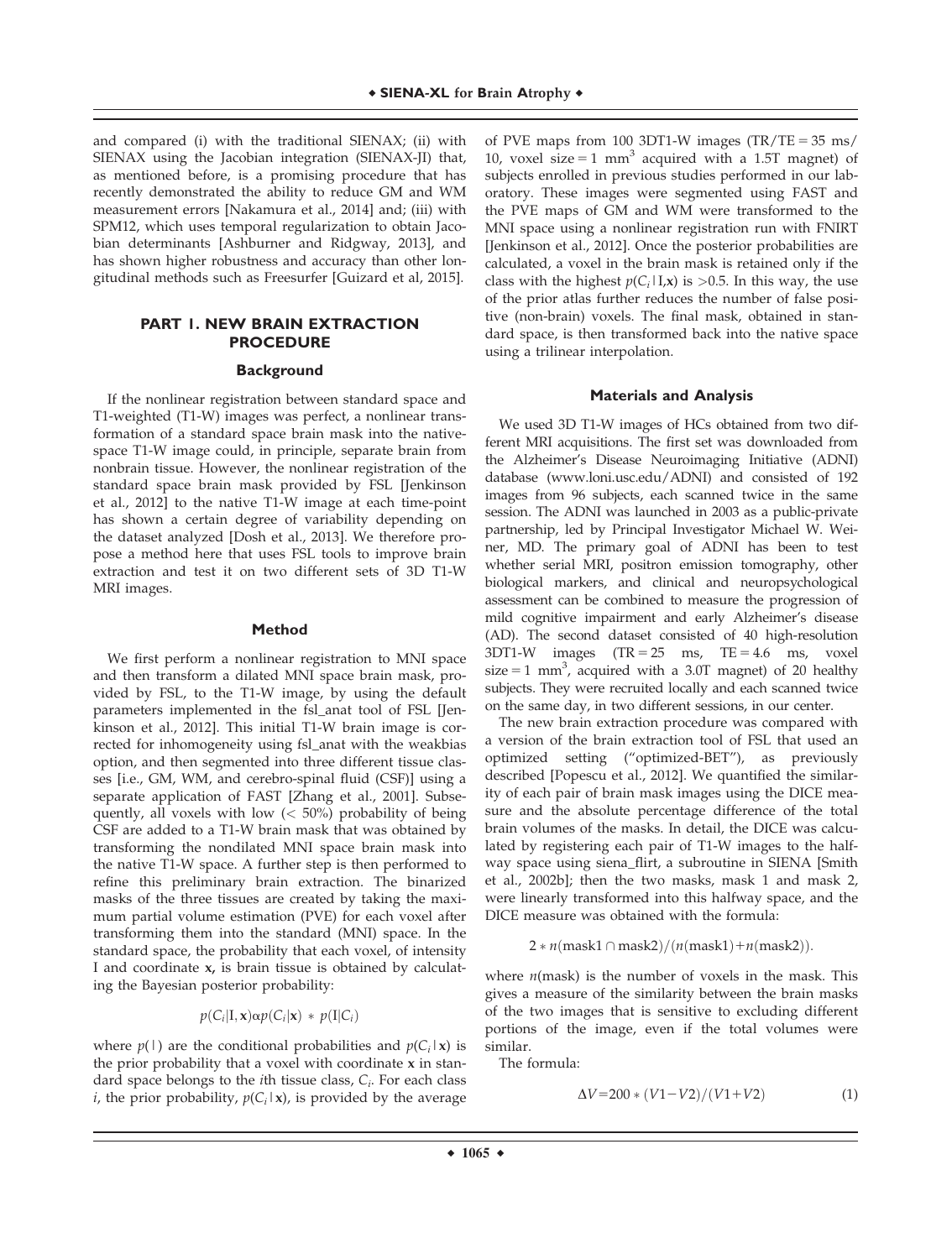was used to obtain the percentage difference in brain volume [Cover et al., 2011].

Comparisons between the median DICE values and between the absolute percentage differences in brain mask volumes were each tested using Wilcoxon rank tests (level of significance  $P < 0.05$ ).

## **Results**

Brain masks obtained with the new procedure were significantly more similar to each other than those obtained with optimized-BET (Fig. 1a,b), both in terms of spatial overlap (DICE:  $0.987 \pm 0.0028$  vs.  $0.977 \pm 0.013$ ,  $P < 0.01$ ) and volumetric differences (absolute differences:  $0.15 \pm 0.38\%$  vs.  $0.27 \pm 0.6\%$ ,  $P < 0.001$ ).

When differences in median DICE between the ADNI group and our local dataset were compared, both our new brain extraction pipeline (ADNI:  $0.987 \pm 0.0030$ ; local dataset:  $0.988 \pm 0.0011$ ;  $P = 0.006$ ) and the optimized-BET (ADNI:  $0.975 \pm 0.0133$ ; local dataset:  $0.988 \pm 0.001$ ;  $P < 0.0001$ ) showed better spatial overlaps when used in the local dataset.

# **PART 2. TESTING THE ERROR IN GM AND WM ASSESSMENTS DUE TO PARTIAL VOLUME**

#### **Background**

Let I be an MR image and  $I_B$  the set of N voxels within the brain. Further, let the fractional volumes of the tissues (CSF, GM, and WM) at each of the voxels  $v_i$  in  $I_B$  be specified by the three numbers  $\{p_i; i = 1,2,3\}$  such that  $\sum_i p_i = 1$ for each voxel. The total volume of a tissue across the brain is then given by  $V_i = (\sum_j N_i(v_j))^* \text{Vol}_v$ , where Vol<sub>-</sub>v is the volume of a single voxel.

A simple segmentation model is the hard segmentation model, where each voxel v is only associated with one tissue: in this case one of the  $p_i$  values will be equal to one and the other two will be equal to zero. Due to the size of typical voxels and the irregular shape of the interface between brain tissues, a hard segmentation leads to biases and suboptimal precision for volume measurements [Niessen et al., 1999]. Alternatively, several PVE models have been proposed, with the aim of providing more accurate proportions  $(p_i)$ , reflecting the "real" mixture of tissues in each voxel. Zhang et al. [2001] and Van Leemput et al. [2003] implemented a 2-stage estimation process, starting with a hard segmentation followed by PVE. These were estimated using the EM algorithm and a Markov Random Field spatial prior model, which incorporates spatial neighborhood information when estimating the  $p_i$  values.

A simplified summary of the PVE approach is that it considers a voxel,  $\mathbf{v}$ , to be made up of M sub-voxels,  $v_m$ , each of them consisting of only one tissue, with the overall intensity modeled by a Gaussian of mean intensity  $\mu_i$  and standard deviation  $\sigma_i$ . Thus, the hard segmentation gives

an initial rough estimate of the initial parameters  $\mu_i$  and  $\sigma_i$ , and these are then iteratively redefined and used for calculating the triad of  $p_i$  values. In this framework, the intensity distributions of the "pure" voxels, (i.e., voxels estimated to only contain one type of tissue), should reflect the unknown intensity distributions of the true pure tissues. These parameters have a complicated relationship with the intensity histogram of  $I_B$ , since the intensities in the nonpure tissue voxels (containing mixtures of tissues) distort and blur the histogram. For longitudinal analysis of brain volumes this point is crucial, since differences in intensity contrast between tissues can, on their own, affect the estimation of changes in tissue volume over time.

To test the relationship between the error in volume measurement (as assessed by using FAST) and the partial volume, we performed the following two experiments.

## **Experiment 1**

The first experiment aims at assessing whether, and to what extent, measurement errors of GM and WM, obtained using FAST, are related to changes in the signalto-noise ratio.

## Materials and analysis

A set of 50 T1-W synthetic images was built by varying the "pure" distributions of the GM intensities, but keeping the total GM volume fixed. These images were based on 10 real MRI 3D-T1W images of HCs and constructed as follows: from each real T1-W image a brain image was created with optimized-BET [Popescu et al., 2012] by masking out nonbrain voxels and then this was segmented with FAST to obtain PVE maps for CSF, GM, and WM. For each tissue, the average and the standard deviation of the intensities of those voxels containing only that type of tissue, according to the initial PVE classification, was used to define the simulated ground truth for the pure tissue intensity distributions. Finally, for each real T1-W image, 5 synthetic images were obtained by filling (i) WM and CSF masks (defined as those voxels where WM or CSF, respectively, was the tissue with the largest PVE) with intensities sampled from the distributions of the respective pure tissues (the simulated ground truth, defined above) and (ii) the GM mask with values from a modified GM distribution. This modified GM distribution was a Gaussian distribution having the same mean as the original pure GM voxel intensities (as estimated above) but with a standard deviation equal to 0.8, 0.9, 1, 1.1, or 1.2 times the standard deviation of the original pure GM voxel intensities (estimated above). For each of the 10 original images a separate image was simulated using a different multiplicative factor for the standard deviation, such that the standard deviation was constant for any one image but varied over the simulated image set; this gave  $10 \times 5 = 50$  simulated images in total. Note that the simulated ground truth voxel labels were the same for all five images derived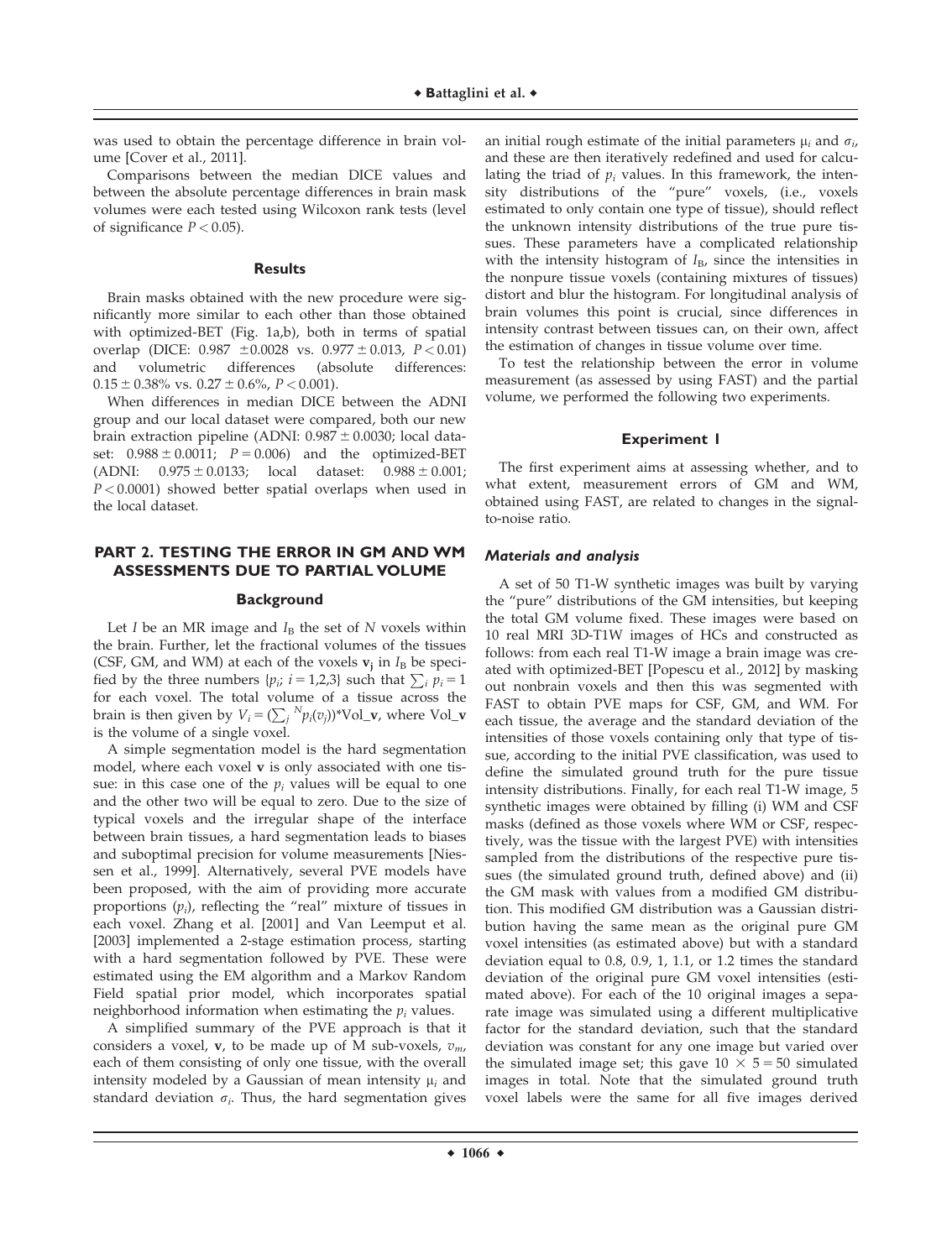



(**a**) DICE values for scan-rescan MRI data relative of 116 HCs obtained from the brain masks of the new brain extraction procedure and optimized-BET. The spatial agreement of the masks obtained with the new procedure is better than that obtained

from a single subject, and that only the intensity distribution of the GM was altered.

All the synthetic images were then segmented with FAST and the volumes of GM and WM were calculated, as well as the number of pure GM and WM voxels. For each synthetic image, percentage changes of total GM and WM volumes and also pure voxel numbers were calculated by comparison with the synthetic image where the multiplicative factor for the GM standard deviation was 1. Averaging across the 10 subjects, the mean of the percentage changes in GM and WM volumes, and the changes in number of pure voxels, were obtained for each separate setting of the GM standard deviation. Finally, Spearman regression analyses were performed between the changes in GM and WM volumes and the standard deviation values, as well as between changes in GM and WM volumes and changes in number of pure GM and WM voxels.

## Results and conclusions

Decreases in the standard deviation of the GM in the synthetic images were associated with decreases of GM with the optimized-BET. (**b**) Differences between the median of the absolute differences in brain mask volume as obtained with the optimized-BET (red) and with the new procedure (blue). [Color figure can be viewed at [wileyonlinelibrary.com\]](http://wileyonlinelibrary.com)

volume ( $r = -0.992$ ,  $P < 0.0001$ ) and increases of WM volume  $(r = 0.991, P < 0.0001)$ . The mean error of GM and WM in this dataset, defined as the absolute change in volume between synthetic images generated with modified GM standard deviations compared with that of the original standard deviation, was 0.8% for GM and 0.47% for WM. Strong correlations were found between changes in volume and the number of pure voxels of both GM  $(r = 0.9989, P < 0.001)$  and WM  $(r = 0.9995, P < 0.0001)$ .

This first experiment shows that the segmentation of images using FAST, that had the same GM and WM volumes, but with different intensity distributions for pure voxels, provides results that differ by an amount that is comparable with the levels of atrophy that we want to detect. This is without simulating any mixed tissue voxels, and so it demonstrates a fundamental bias in the calculation of volumes that depends on the contrast-to-noise ratio.

#### **Experiment 2**

Differences in partial voluming and intensity along the GM/WM interface are also likely to have a substantial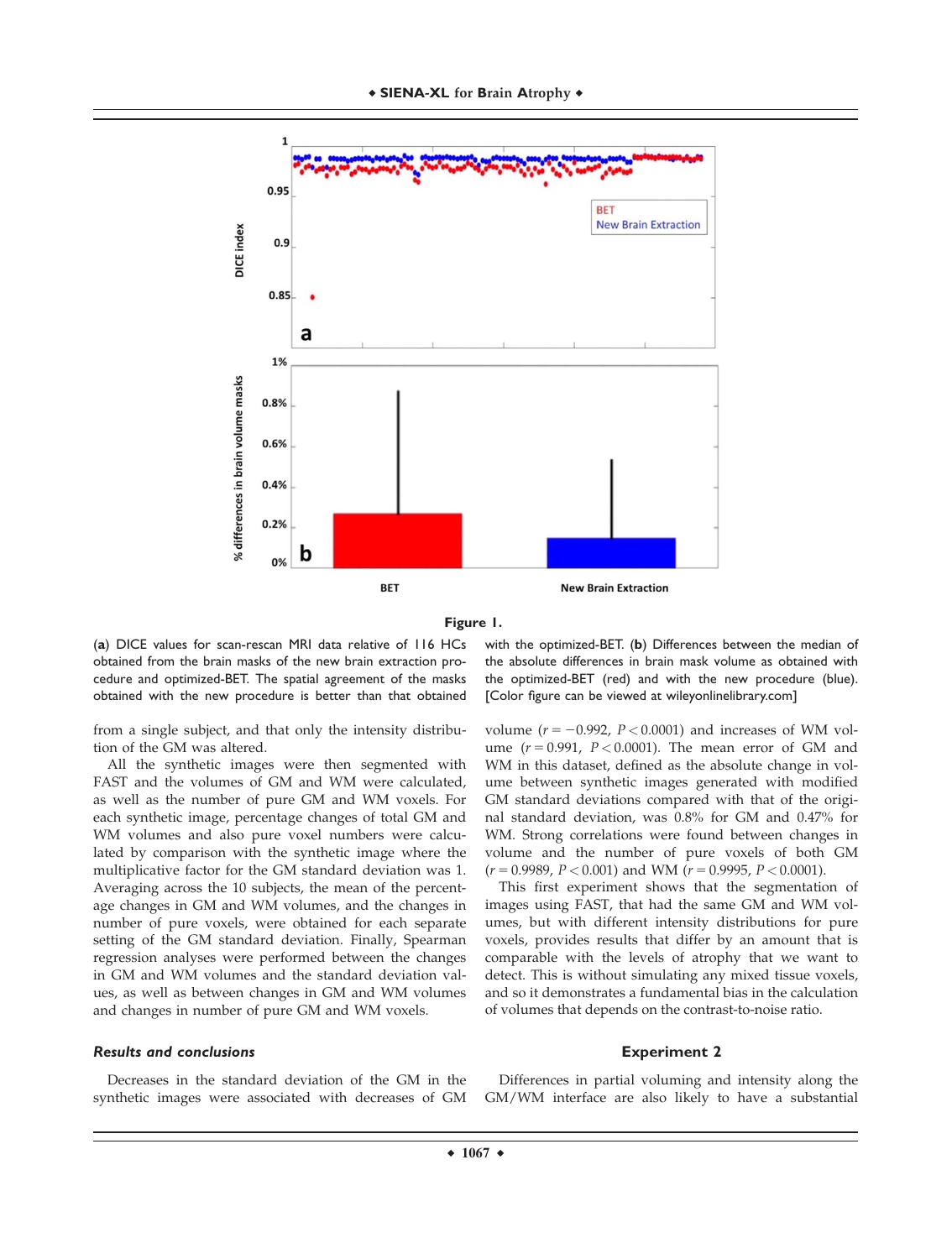effect on GM and WM volumes. To investigate this aspect of the FAST outputs, further simulations were conducted using true T1-W 3D images. More specifically, the second experiment aims at assessing whether, and to what extent, measurement errors of GM and WM volumes, as obtained with FAST on scan-rescan images, are related to the variability in the number of pure GM and WM voxels.

## Materials and analysis

The same dataset of HC was used here as in Part 1 (i.e., 3D T1-W images obtained from 2 different MRI acquisitions) together with the new procedure for brain extraction (from Part 1). These 3D T1-W images were then segmented with FAST to obtain PVE maps of CSF, GM, and WM. The total volumes of GM and WM were then obtained by summing the respective PV values. For each tissue class, the number of pure voxels was also measured by counting all the voxels where one of the tissue probabilities was equal to 1.

The percentage error of a given measurement was calculated using Eq. (1). In this formula V can represent volume measurements of GM, WM,  $(GM + WM)$  or the number of pure voxels of GM (pGM), WM (pWM), or their sum  $p(GM + WM)$ . Comparisons between the mean absolute errors in GM, WM and  $(GM + WM)$  and between the mean absolute deviations in pGM, pWM, and  $p(GM + WM)$  were tested with a Kruskal-Wallis test, followed by multiple comparison correction using Tukey's honestly significant difference criterion. Correlation between the error of a volume measurement and that of the corresponding number of pure voxels was calculated by a Spearman regression.

#### Results and conclusions

The results are summarized in Figure 2. The absolute volume error for  $(GM + WM)$  (Mean  $\pm$  SD: 0.3680  $\pm$  0.4771%) was significantly lower ( $P < 0.05$ , after multiple comparison correction) than the error of both GM (Mean  $\pm$  SD:  $0.93 \pm 1.03\%$ ) and WM (Mean  $\pm$  SD:  $1.12 \pm 1.07\%$ ; Fig. 2-a1). The absolute deviation of  $p(GM + WM)$  (Mean  $\pm SD$ :  $0.56 \pm 0.78$ %) was significantly lower ( $P < 0.05$  after multiple comparison correction) than the deviation of both pGM (Mean  $\pm$  SD: 1.84  $\pm$  2.02%) and pWM (Mean  $\pm$  SD:1.05  $\pm$ 1.01%; Fig. 2-a2). A very close correlation was found between the errors in GM and pGM (Spearman's  $\rho$ : 0.9418;  $P < 0.01$ ; Fig. 2-b1) and between the errors in WM and pWM (Spearman's  $\rho = 0.9525$ ;  $P < 0.001$ ; Fig. 2-b2), but the correlation was only moderate between the errors in  $(GM + WM)$ and  $p(GM + WM)$ ; Spearman's  $\rho = 0.5$ ;  $P < 0.001$ ; Fig. 1-b3).

We can conclude here that, as obtained by the FAST PVE model, the number of pure voxels (pGM and pWM) varies substantially and these variations are closely associated with measurement errors in volumes (for GM and WM). However, the variation of their sum,  $p(GM + WM)$ , is smaller and seems to impact less on the measurement error of  $(GM + WM)$  volume.

#### **PART 3. SEGMENTATION PIPELINE**

Summarizing the results of Experiment 1 and 2, it can be affirmed that, using FAST, there is a very strong correlation between the measurement error in the GM and WM volumes and the variability in numbers of pure GM and WM voxels. This is true even when the volumes of GM and WM are fixed, as shown by Experiment 1 that used simulated T1-W images.

We propose a solution to this by performing combined intensity equalization on the set of serially acquired images of the same subject. This is intended to be a preprocessing step that is applied prior to image segmentation, and is described as follows.

#### **Intensity Equalization**

Let  $I_B^j$  be the jth brain image of a set of serially acquired images from the same subject (this is a generalization that is also valid for more than two images per subject) and  $p_{i0}^{j}$  be the probability distribution of the intensities of the pure voxels (determined by a preliminary segmentation by FAST of the brain extracted image using the new procedure described above) for the ith tissue; that is,  $p_{i0}^j(\epsilon)$  is the probability of  $I^j_B(\mathbf{x}) = s$  for a location x that corresponds to the ith pure tissue. The histogram of intensities for the pure voxels is:  $H_0 = \sum_{i=1}^{3}$  $p_{i0}^j n_i^j$  where  $n_i^j$  is the number of pure voxels of the *i*th tissue class and  $N_{tot}^j = \sum_{i=1}^3 n_i^j$  the total number of pure voxels in the jth image.

Experiments 1 and 2 in the previous section showed that  $n_i^j$  depends in a complex way on the MR acquisition conditions (especially the signal-to-noise ratio) and on the amount of atrophy. The probability distribution  $p_{i0}^j$ , however, should depend only on the MR acquisition if the classification of the pure voxels is reasonably accurate and has little contamination from partial volume voxels. Since atrophy does affect the number of pure voxels, the intensity normalization needs to account for this. Consequently, the probability distribution should not be derived directly from  $H_0^j$  as this is influenced by  $n_i^j$  and hence the unknown amount of atrophy. Therefore, to derive the probability distribution we introduce a quantity,  $n^j$ , which represents the value of  $n^j$  that would have been estimated from a hypothetical image where no atrophy had occurred, but where the MR acquisition had still changed.

To estimate values for  $n_i^{j}$  we impose several conditions. The first condition is that  $\dot{N}_{\text{tot}}^1 = N_{\text{tot}}^{j}$  for  $j > 1$ ; and the second condition is that:

$$
n_{\rm gm}^1 + n_{\rm wm}^1 = n_{\rm gm}^{ij} + n_{\rm wm}^{ij} \tag{2}
$$

which is based on the observation, from experiment 2 (Fig. 2), that the sum of the number of GM and WM pure voxels varies very little (a lot less than either one alone).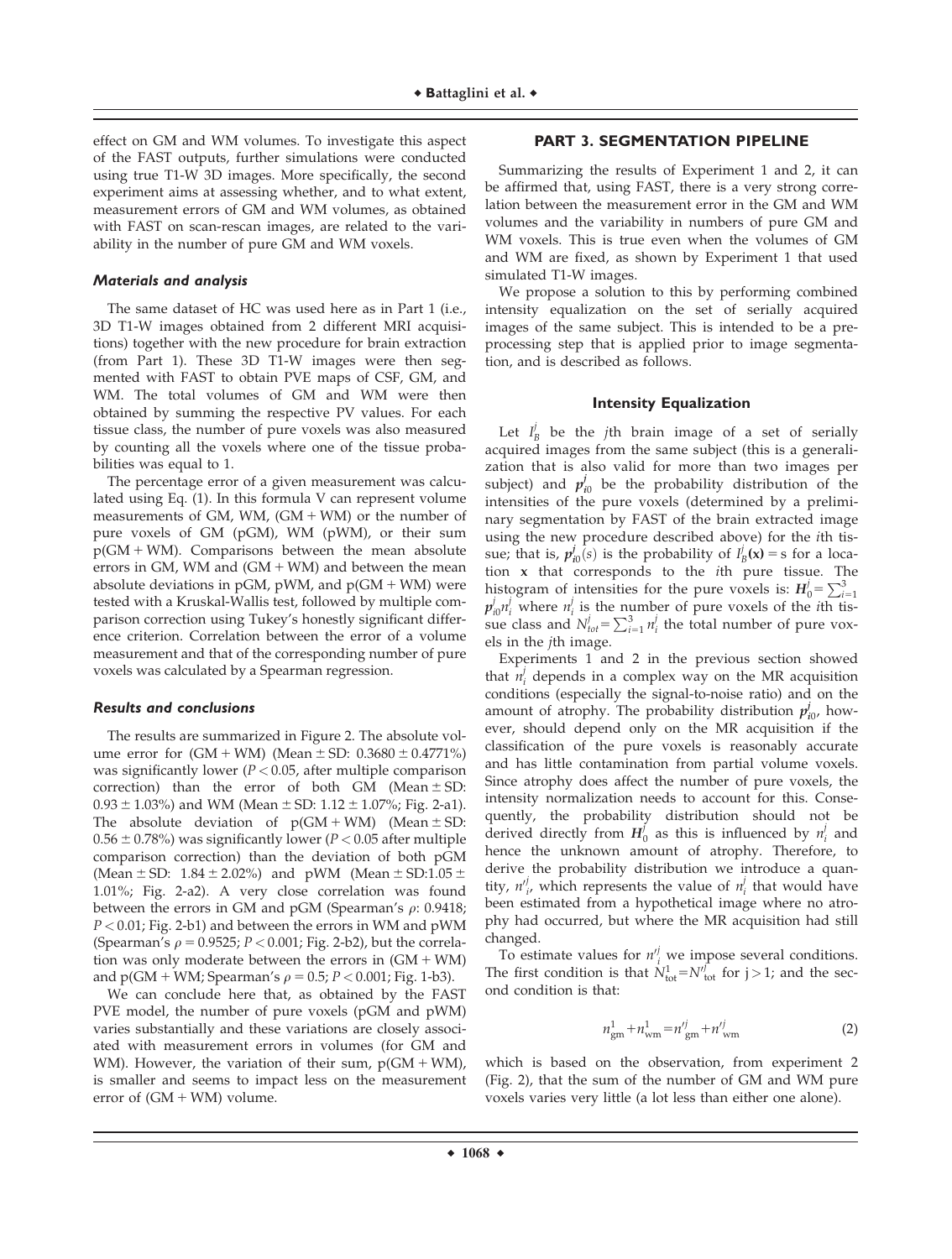



**Figure 2.**

In the left panel, the graphs representing the errors of the  $(GM + WM)$ , GM, and WM volume measurements  $(al)$  and the errors of the numbers of pure GM (pGM) and pure WM (pWM) voxels and their sum  $p(GM + WM)$  (a2). The error of  $(GM + WM)$  is significantly lower than the errors of each separate tissue, and the error of  $p(GM + WM)$  is always significantly lower than the errors of the number of voxels for each separate tissue. In the right panel, the Spearman correlation between

From these conditions, we obtain:

$$
\begin{cases}\nn'_{\text{gm}} = n_{\text{gm}}^1 + \omega_j \\
n'_{\text{wm}} = n_{\text{wm}}^1 + \mu_j\n\end{cases}
$$

as we know that the estimated number of pure voxels for the GM and WM do vary with MR acquisition, due to the subtler contrast between them, and so using Eq. (2) we obtain that  $\mu_j = -\omega_j$  and this gives:

$$
\begin{cases}\n n'^{j}_{\text{csf}} = n'^{1}_{\text{csf}} \\
n'^{j}_{\text{gm}} = n^{1}_{\text{gm}} - \mu_{j} \\
n'^{j}_{\text{wm}} = n^{1}_{\text{wm}} + \mu_{j}\n\end{cases} (3)
$$

These equations do not uniquely define  $\mu_i$  and so we will further assume that

$$
\mu_{j} = \begin{cases}\n n_{\text{gm}}^{j} - n_{\text{gm}}^{1} \, \text{if} \, \text{abs}\left(n_{\text{gm}}^{1} - n_{\text{gm}}^{j}\right) < \, \text{abs}\left(n_{\text{wm}}^{1} - n_{\text{wm}}^{j}\right) \\
 n_{\text{wm}}^{1} - n_{\text{wm}}^{j} \, \text{if} \, \text{abs}\left(n_{\text{wm}}^{1} - n_{\text{wm}}^{j}\right) < \, \text{abs}\left(n_{\text{gm}}^{1} - n_{\text{gm}}^{j}\right)\n\end{cases} \tag{4}
$$

errors in GM and pGM voxels (**b1**), between WM and pWM voxels ( $b2$ ) and between of ( $GM + WM$ ) and  $p(GM + WM)$  voxels. In addition, in this case it can be noted that correlation between the  $(GM + WM)$  volume measurement and the number of pure voxels of  $(GM + WM)$  is significantly lower than the correlations between the volume of each separate tissue and the respective number of pure voxels of that tissue. [Color figure can be viewed at [wileyonlinelibrary.com](http://wileyonlinelibrary.com)]

This is based on the hypothesis that the minimum difference among the pairs of numbers  $(n_{\text{gm}}^1, n_{\text{gm}}^j)$  and  $(n_{\text{wm}}^1, n_{\text{wm}}^j)$  for the most part depends on differences in acquisition conditions rather than true tissue atrophy. That is, as a result of this calculation, one of the numbers will remain unchanged (e.g., either  $n'^j_{\text{gm}} = n_{\text{gm}}^1$  or  $n'^j_{\text{wm}}$  $= n_{\text{wm}}^1$ .

Using the above relationships, we can obtain the probability distributions and from that an intensity transformation that will minimize the differences between the probability distributions  $p_{i0}^j$  of pure voxels between images, to compensate for changes in MR acquisition with minimal dependence on the amount of atrophy. To do this, we define a hypothetical histogram representing the pure voxels as if no atrophy had occurred. That is:

$$
\tilde{\bm{H}}_0^j = \sum_{i=1}^3 n'^j_{\ i} \bm{p}^j_{i0}
$$

where we use the  $n_i^{j}$  defined above, and we also define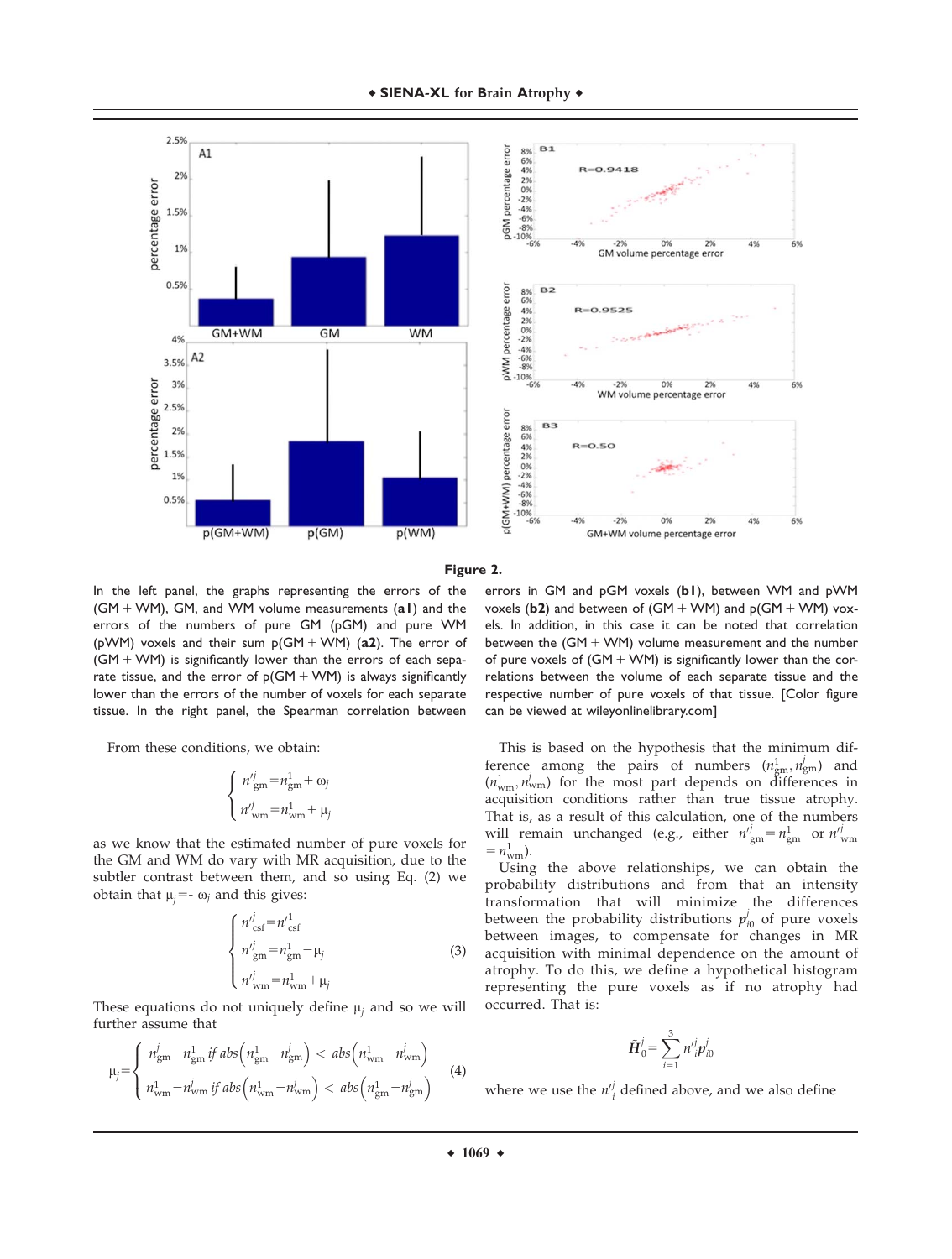

**Figure 3.**

Illustrative example of intensity differences of a scan-rescan dataset. When the new brain extraction and the joint intensity equalization methods are used (new procedure, on the right) the differences in intensities between images become smaller than when the two images were subctracted using the traditional-SIENAX method (left panel). Please note the differences in the interface between tissue.

$$
\bar{H}_0 = \frac{1}{M} \sum_{j=1}^{M} \tilde{H}_0^j
$$
 (5)

as the average histogram of these hypothetical pure voxel distributions over all the M images of the same subject. The difference in these histograms between different images is:

$$
\mathbf{D}_0^j = \tilde{\mathbf{H}}_0^j - \bar{\mathbf{H}}_0 \tag{6}
$$

and, due to our construction, this primarily depends on differences in MR acquisition conditions, because in each case the histograms are estimates of the hypothetical case where the number of pure voxels is equal for each image of the same subject. Now, we define a new histogram, with the aim to reduce the differences that are due to MR acquisition:

$$
H_{\mathrm{Bnew}}^j\!=\!H_{\mathrm{B}}^j\!-\!D_0^j
$$

where  $H^j_B$  is the histogram of the intensities of all the voxels (not just pure voxels) in the jth brain image.

These two histograms,  $H_{\text{Bnew}}^j$  and  $H_{\text{B}}^j$ , are used to create an intensity transformation that acts to normalize, or equalize, the intensities between the different images of the subject. In our implementation, the intensity transformation is defined by using a piecewise mapping between the bins of  $H_{\text{Bnew}}^j$  and  $H_{\text{B}}^j$ .

In practice, all histograms are calculated using a set of intensity bins. These bins are defined by the intensity values at their borders, which are denoted as  $b_k^j$  for  $k = 0, \ldots, K$  for histogram  $b_B^j$ ; that is, there are K bins in total, where the first bin spans intensity values between  $b_0^j$ and  $b_1^j$ , the second bins spans intensity values between  $b_1^j$ and  $\vec{b}_2^j$  and so on. Given these bins, the histogram is formed directly by determining the number of voxels in the image with intensity values within the bin range; that is,  $H_B^j(k)$  is equal to the number of voxels where  $b_{k-1}^{j} \le I_B^j(x) < b_k^j$ . To create a more continuous intensity mapping, the bin intervals are then more finely sampled by evenly subdividing each bin by the number of elements,  $L_k$ , within that bin. That is, the interval  $b_{k-1}^j$  to  $b_{k'}^j$ which was one bin, now becomes  $L_k$  intervals, with borders at  $m^*$   $(b_k^j - b_{k-1}^j)/L_k + b_k^j$  for  $m = 0, \ldots, L_k$ , where  $L_k = H^j_B(k)$ . The new set of intervals (across the whole histogram, and not just one bin) are defined by the set of values  $c_v^j$  for  $v = 0, \ldots, N_{\text{tot}}^j$ , where  $N_{\text{tot}}^j$  is the total number of voxels in  $I_B^j$ ; that is, the set of  $c_v^j$  values is equal to the set of all values of the form  $m^*$   $(b_k^j - b_{k-1}^j)/L_k + b_k^j$  for  $m = 0, \dots,$  $L_k$  – 1 for all k (combining across all bins, while avoiding repeated values) plus  $b^j_K$ , to span the range  $[b^j_0, b^j_K]$ . This same process is also performed for  $H_{\text{Bnew}}$ , creating intervals defined by  $c_{v \text{new}}^j$ . The piecewise mapping function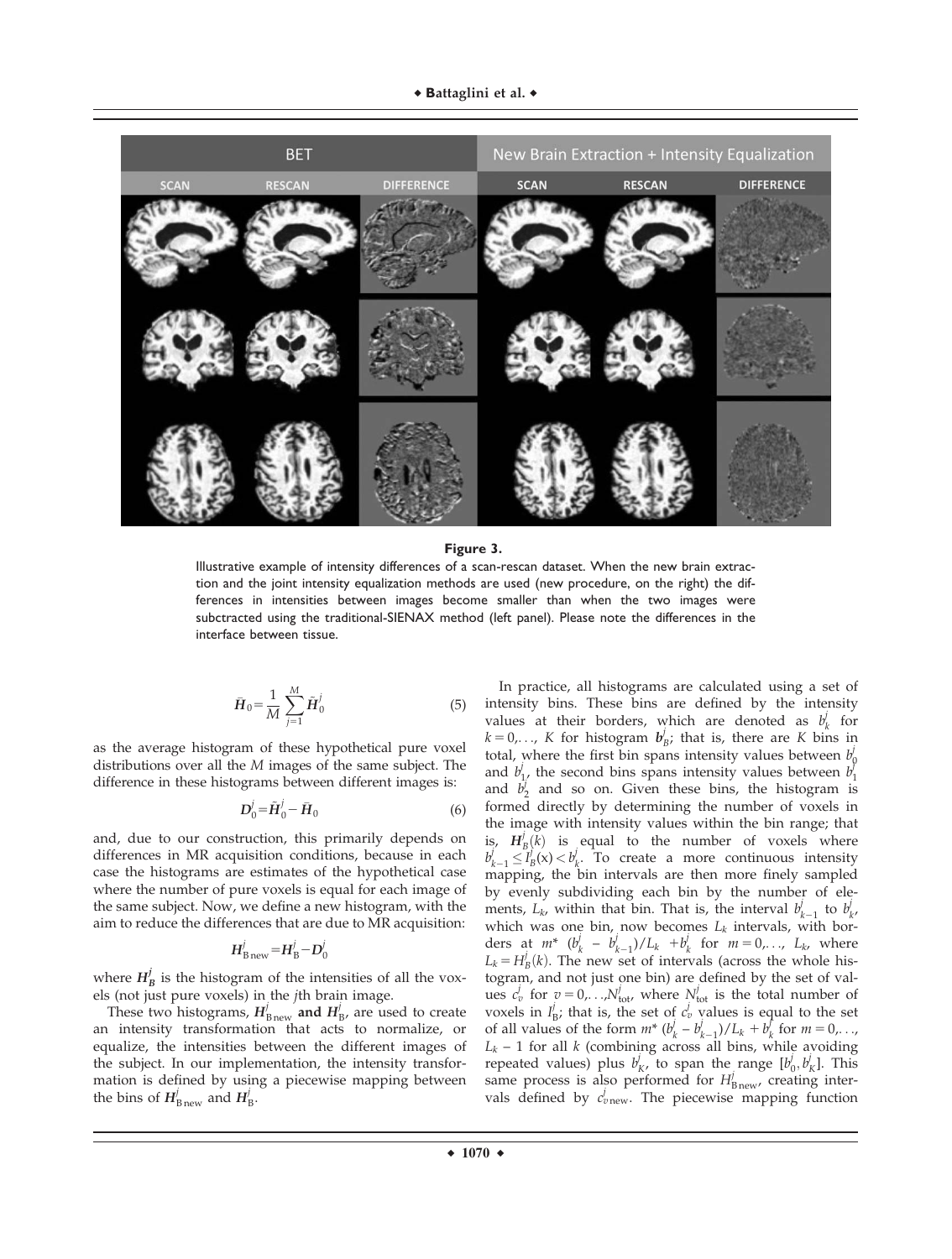

#### **Figure 4.**

Illustration of the pipeline of SIENA-XL: after the new brain extraction, the intensities of the T1 brain images obtained are jointly equalized using the intensity distribution of the pure tissues (see Methods for detail) and finally the segmentation is run, integrating both the FAST and FIRST outputs to obtain the new GM and WM maps, from which the respective volumes are obtained. [Color figure can be viewed at [wileyonlinelibrary.com\]](http://wileyonlinelibrary.com)

then maps  $c_v^j$  to  $c_{v \text{new}}^j$ , with linear interpolation in between. That is, for an intensity value I that is in between  $c_v^j$  and  $c_{v+1}^j$ , the transformed intensity value is:

$$
I_{\text{new}} = (I - c_v^j) * ((c_{v+1 \text{ new}}^j - c_{v \text{ new}}^j) / (c_{v+1}^j - c_v^j)) + c_{v \text{ new}}^j
$$

# **PART 4. SIENA-XL**

We introduced the above modifications (the new approach for brain extraction and intensity equalization) into a new pipeline to obtain GM and WM volume changes (SIENA-XL). Figure 3 shows an illustrative example of differences in intensities between a pair of scanrescan brain images when the traditional SIENAX compared with when the new SIENA-XL pipeline is used.

The new pipeline procedure is shown in Figure 4. In comparison to the traditional SIENAX [Smith et al., 2002b], SIENA-XL works on at least one pair of images and, in addition to the above-mentioned modifications, introduces the segmentation of deep GM structures by using FIRST [Patenaude et al., 2011].

We assessed this new approach using HC and MS MRI datasets and compared with results obtained by using the traditional SIENAX, SIENAX-JI [an implementation of the methodology in Nakamura et al., 2014] and SPM12. In MS patients, the lesion-filling procedure (as provided by FSL) was used in all methods, as it has been shown to substantially decrease the variability in the estimation of GM and WM volume changes [Battaglini et al., 2012].

## **Materials and Methods**

SIENA-XL was tested on three different datasets:

1. One hundred and sixteen scan-rescan pairs of 3D T1- W images of HCs used in Part 1 for testing the new brain extraction procedure. We separately analyzed (i) multicenter ADNI data (96 subjects), where 3D T1- W images were acquired at 1.5T twice for each subject in the same session (i.e., without removing the subject from the scanner) and (ii) single-center data of 20 healthy subjects, where high-resolution 3D T1- W images were acquired at 3.0T in two different sessions on the same day (i.e., removing the subject from the scanner, or repositioning).

- 2. One hundred and thirty-six 3D-T1-W images of 34 HCs from the ADNI dataset, each subject having a one-year follow-up and scan-rescan images at each time-point.
- 3. One hundred and fifty-eight 3D-T1W images from a multicenter dataset of 79 untreated patients with relapsing-remitting MS and a follow-up of 2 years.

In all image datasets, the measurements obtained with the proposed method (SIENA-XL) were compared with those obtained using the traditional SIENAX method, as well as with SIENAX-JI and SPM12. Furthermore, in the first dataset, the impact of the different steps of the new method was assessed by estimating GM and WM volumes changes using (1) SIENAX with the new brain extraction; (2) SIENAX with the new brain extraction and intensity equalization; (3) SIENAX with the new brain extraction, intensity equalization, and FIRST (i.e., SIENA-XL).

SIENAX-JI was performed as previously described [Nakamura et al., 2014], using ANTS [Avants et al., 2011] for the nonlinear, symmetric registration of the second scan to the first scan and then integrating the Jacobian [Leow et al., 2007] of the transformation over the binarised mask of voxels from the first scan, where the probability of being either GM or WM was >0.5. Finally, the SPM12 longitudinal pair-wise toolbox was used. This is based on a unified model that combines intensity nonuniformity correction, linear registration, and nonlinear registration. This method creates a subject-specific template and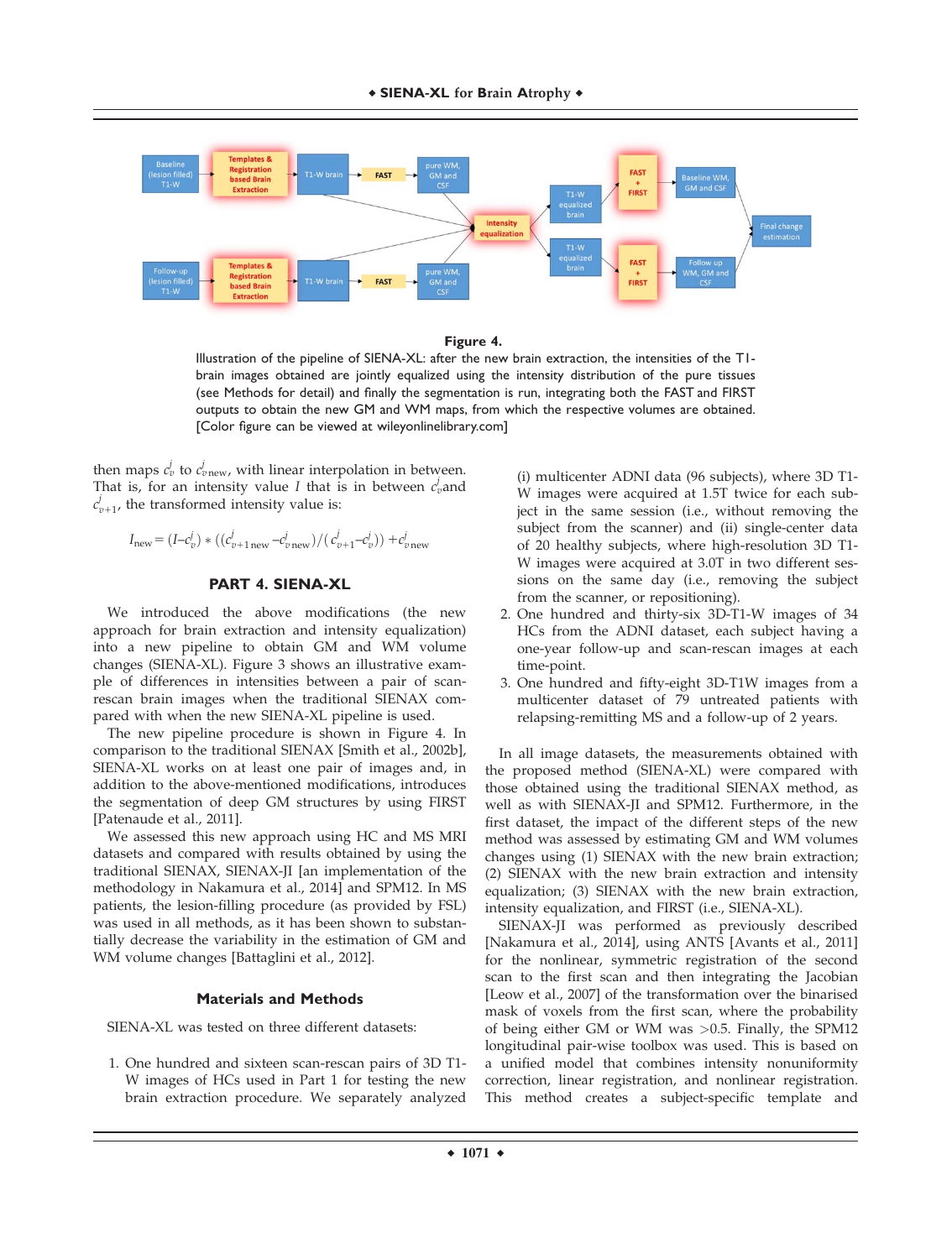integrates the Jacobian determinants of the deformation map (from the particular visit to the template) over the GM map provided by the segmentation of the template.

The optimized-BET, as previously described [Popescu et al., 2012], was used in the traditional SIENAX and in SIENAX-JI. As mentioned before, in the MS dataset, the bias in GM and WM volume assessment due to the presence of hypointense WM lesions in the T1-W images was reduced by filling each lesion with intensities similar to the surrounding WM, as previously described [Battaglini et al., 2012].

In the tests using the first dataset, the error was quantified using the median of the absolute percentage difference of GM and WM volumes between the scan and rescan images. This was calculated separately for scanrescan MRI data without (96 HCs) and with (20 HCs) repositioning. In the tests using the second dataset (oneyear HC follow-up data), the availability of four different images allowed four measurements of the same underlying volume change over time (from baseline to follow-up) to be made for each subject and tissue: that is, GMch1 =  $100*(GMsc2-GMsc1)/GMsc1$ ; GMch2 =  $100*$  $(GMresc2-GMsc1)/GMsc1$ ;  $GMch3 = 100*(GMsc2-GMresc1)/$ GMresc1; GMch $4 = 100*(GMresc2\text{-}GMresc1)/GMresc1)$ ; where  $\text{sc}$  = scan and resc = rescan at timepoints 1 (baseline) and 2 (follow-up). Since ideally these four measures should be identical, we used the variance of the four measurements as a quantification of the precision of the volume change assessment. For both the error in the scan-rescan HC dataset and the precision of the volume changes in the 1-year HC dataset, a one-way analysis of variance (ANOVA), followed by a Tukey honest significance difference (Tukey's HSD) post-hoc test (corrected  $P < 0.05$ ), was performed to compare the performance between the different methods.

In the MS patient dataset, the sample size required to detect an effect with 90% power, 0.05-significance level and 25–30-50% treatment effect for GM was calculated using R [Chow et al., 2008]. The treatment effect was assumed to start immediately and remain constant over 2 years.

## **Results**

## 3D scan-rescan dataset of HCs

The results are displayed in Figure 5. Of the 116 HCs, 4 were excluded due to movement artifacts and three more were excluded (one each for SIENAX, SPM12, and SIE-NAX-JI) due to highly inconsistent results (i.e., there was a major failure of the analysis pipeline).

When the 96 HCs who were acquired twice in the same session without repositioning were analysed, the differences in the results between methods were significant  $(P < 0.0001$  from the one-way ANOVA) for the GM and WM errors. Comparing the individual methods showed that the measurement errors provided by SIENA-XL (GM:  $0.23 \pm 0.21\%$ ; WM:  $0.28 \pm 0.49\%$ ) were not significantly different from those of SIENAX-JI (GM:  $0.14 \pm 0.21$ %,

 $P = 0.53$ ; WM:  $0.2 \pm 0.42$ %,  $P = 0.95$ ) but both methods had significantly smaller  $(P < 0.001)$  GM and WM errors than SIENAX (GM:  $0.5 \pm 0.65\%$ ; WM:  $0.67 \pm 1.1\%$ ) and significantly larger  $(P < 0.03)$  GM and WM errors than SPM12  $(GM: 0.05 \pm 0.11\%; WM: 0.06 \pm 0.13\%).$ 

When the single-center data of the 20 HCs, who were acquired twice in different sessions on the same day with repositioning were analyzed separately, differences between methods were significant ( $P < 0.0001$ ) based on the GM and WM errors. The measurement errors provided by SIENA-XL (GM:  $0.19 \pm 0.47\%$ ; WM:  $0.38 \pm 0.4\%$ ) were not significantly different from either SIENAX-JI (GM:  $0.26 \pm 0.4\%$ ,  $P = 0.98$ ; WM:  $0.31 \pm 0.5\%$ ,  $P = 0.99$ ) or SPM12 (GM:  $0.10 \pm 0.14\%$ ,  $P = 0.53$ ; WM:  $0.14 \pm 0.19\%$ ,  $P = 0.51$ ) but the three the methods had significantly smaller  $(P < 0.001)$  GM and WM errors compared with SIENAX (GM:  $1.26 \pm 1.2\%$ ; WM:  $0.9 \pm 1.13\%$ ).

When the separate impact of different steps of the SIENA-XL pipeline was compared, no differences were seen in GM and WM errors derived from the full SIENA-XL pipeline (GM:  $0.23 \pm 0.21\%$ ; WM:  $0.28 \pm 0.49\%$ ) and the pipeline with new brain extraction and intensity equalization (GM:  $0.23 \pm 0.32\%$ ,  $P = 0.9597$ ; WM:  $0.31 \pm 0.48\%$ ,  $P = 0.9491$ ). However, both of them had a significantly smaller error  $(P < 0.0001)$  than the pipeline that only implemented the new brain extraction (GM:  $0.53 \pm 0.96\%$ ; WM:  $0.77 \pm 1\%$ ).

## 3D dataset with one-year follow-up of HCs

Differences between methods were significant  $(P < 0.0001)$ overall for the variances of GM and WM volume changes. The variances of the GM and WM volume changes provided by SIENA-XL (GM:  $0.12 \pm 0.17$ ; WM:  $0.43 \pm 0.7$ ) were not significantly different from those of SIENAX-JI (GM:  $0.026 \pm 0.034$ ,  $P = 0.65$ ; WM:  $0.24 \pm 0.21$ ,  $P = 0.98$ ) or SPM12 (GM:  $0.008 \pm 0.02$ ,  $P = 0.51$ ; WM:  $0.01 \pm 0.015$ ,  $P = 0.89$ ) but all of them had significantly smaller variances in GM  $(P < 0.001)$  and WM  $(P < 0.002)$  volume changes compared with SIENAX (GM:  $0.48 \pm 0.67$ ; WM:2.24  $\pm$  4.96).

The measured one-year volume changes in GM and WM for the HCs (mean age: 79 years  $\pm$  5) were (i) SIENA-XL: GM:  $-1.17 \pm 1.2\%$ ; WM:  $-0.25 \pm 1.35\%$ ; (ii) SIENAX-JI: GM:  $-0.6 \pm 0.59\%$ ; WM:  $-0.38 \pm 1.02\%$ ; (iii) SPM12: GM:  $-0.45 \pm 0.83\%$ ; WM:  $-0.46 \pm 1\%$ ; (iv) traditional SIENAX: GM:  $-1.55 \pm 2.2\%$ ; WM:  $0.78 \pm 2.14\%$ .

## 3D dataset with two-year follow-up of MS patients

In this patient dataset (mean age:  $39$  years  $\pm 10$ ), the measured two-year volume changes in GM and WM were (i) SIENA-XL: GM:  $-1.12\% \pm 0.9$ ; WM:  $-1.37\% \pm 1.41$ ; (ii) SIENAX-JI: GM:  $-0.81\% \pm 0.77$ ; WM:  $-0.56\% \pm 1.4$ ; (iii) SPM12: GM:  $-0.64\% \pm 0.78$ ; WM:  $-0.89\% \pm 1.02$ ; (iv) traditional SIENAX: GM:  $-2.62\% \pm 2.59$ ; WM:  $-0.63\% \pm 2.61$ .

The sample sizes for assessing 25–30-50% treatment effects for GM volume changes in untreated MS patients with a 1-year follow-up were: 219-152-56 for SIENA-XL,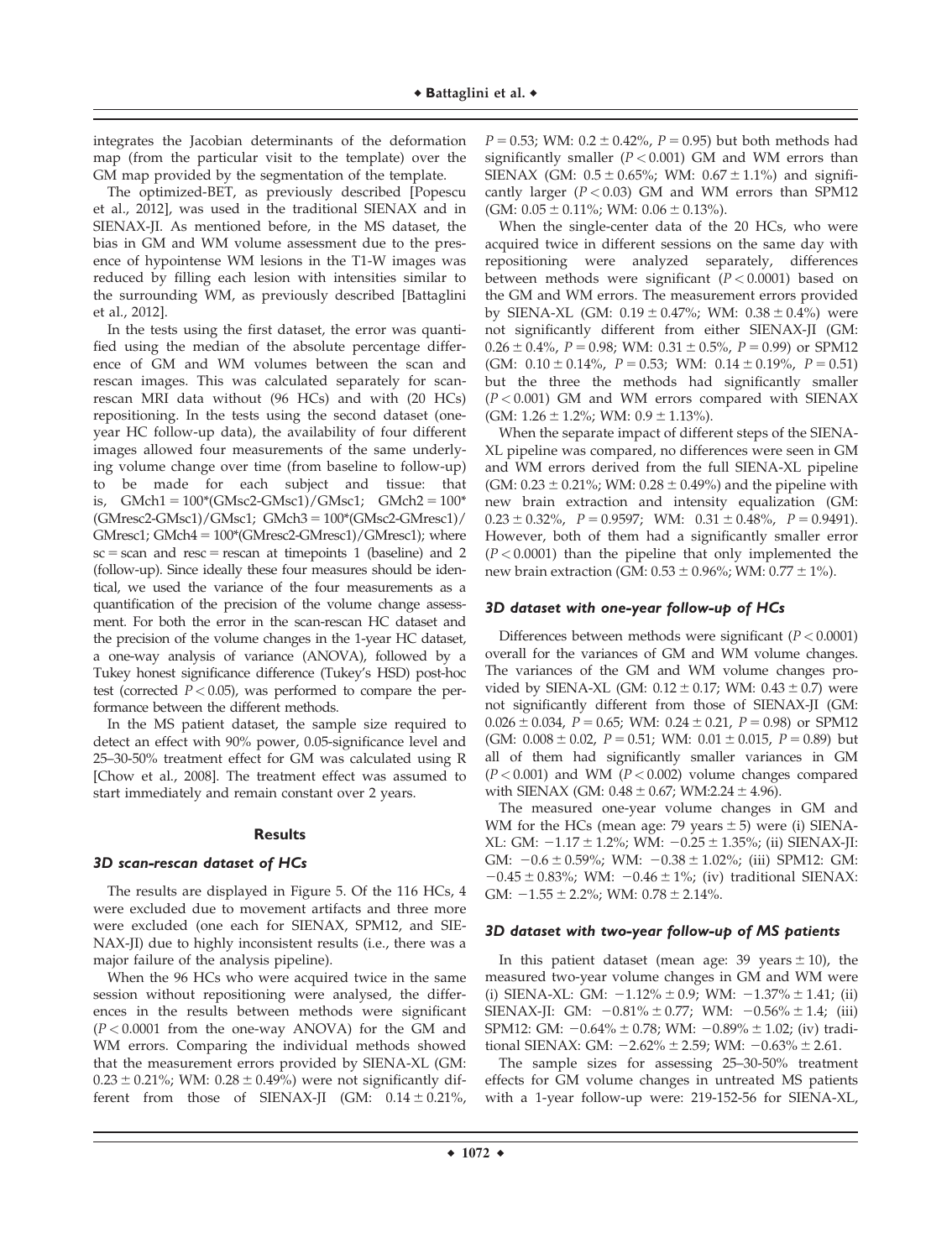

**Figure 5.**

Error of SIENAX (red), SPM12 (magenta), SIENA-XL (blue), and SIENAX-JI (green) in scanrescan data set for GM (upper row) and WM (bottom row) of the 96 HC scanned twice in the same session (without repositioning) and for the 20 HCs scanned twice in different sessions of the same day (with repositioning). # Significant differences with SPM12; \* significant differences with SIENAX (*P* < 0.05). [Color figure can be viewed at [wileyonlinelibrary.com](http://wileyonlinelibrary.com)]

391-272-99 for the traditional SIENAX, 305-212-77 for SIENAX-JI, and 501-348-126 for SPM12. Results of the sample size calculations are summarized in Table I.

# **GENERAL DISCUSSION**

In this work, we introduced a new procedure, SIENA-XL, for assessing longitudinal changes separately in GM and WM volumes. This differs from the traditional SIE-NAX procedure in the following ways: (i) it introduces a new procedure for separating the brain from non-brain, (ii) it includes, prior to segmentation, an intensity equalization of serially acquired images by minimizing differences in the intensity histograms of the pure voxels for GM and WM, and (iii) it incorporates FIRST into the segmentation procedure to improve the assessment of deep GM structures. These three new steps, when used together, produced significant decreases in the errors of both the WM and GM volume change measurements.

The new brain extraction has been developed to minimize the differences between intrasubject brain masks, by decreasing the number of voxels erroneously classified as brain in one, but not in the other time point. The results obtained using a scan-rescan dataset of a relatively large HC population showed that the new procedure was almost

two-fold more precise than the optimized-BET procedure (error of 0.15 vs. 0.27%), which is also reflected in higher DICE similarity measurements  $(0.987 \pm 0.0027$  vs.  $0.977 \pm 0.013$ ). As one can see by observing the standard deviation of the DICE values for the two procedures, the new brain extraction appears to be less dependent on differences in scanners and centers than the optimized-BET, suggesting a reduction in the number of voxels that were not mutually classified as parenchyma in the two timepoints. Interestingly, both the new brain extraction procedure and the "optimized BET" method appeared to work better with our local dataset of HCs as compared with the ADNI dataset, even though the HC subjects in the local dataset were repositioned between the two scans. The differences in the DICE values between the two datasets was ten times smaller with our new pipeline  $(\sim 0.001)$  compared with the optimized BET method  $(\sim 0.01)$ . Overall, this suggests that the reproducibility of the brain extraction results are related to the contrast between GM and CSF more than to the changes induced in repositioning. The use of this new procedure has relevant consequences for the subsequent intensity equalization step: misclassified voxels that are hyperintense (e.g., eyes ball and fat) or isointense (e.g., dura mater) with respect to the GM may cause an erroneous shifting of histograms, which would affect the GM and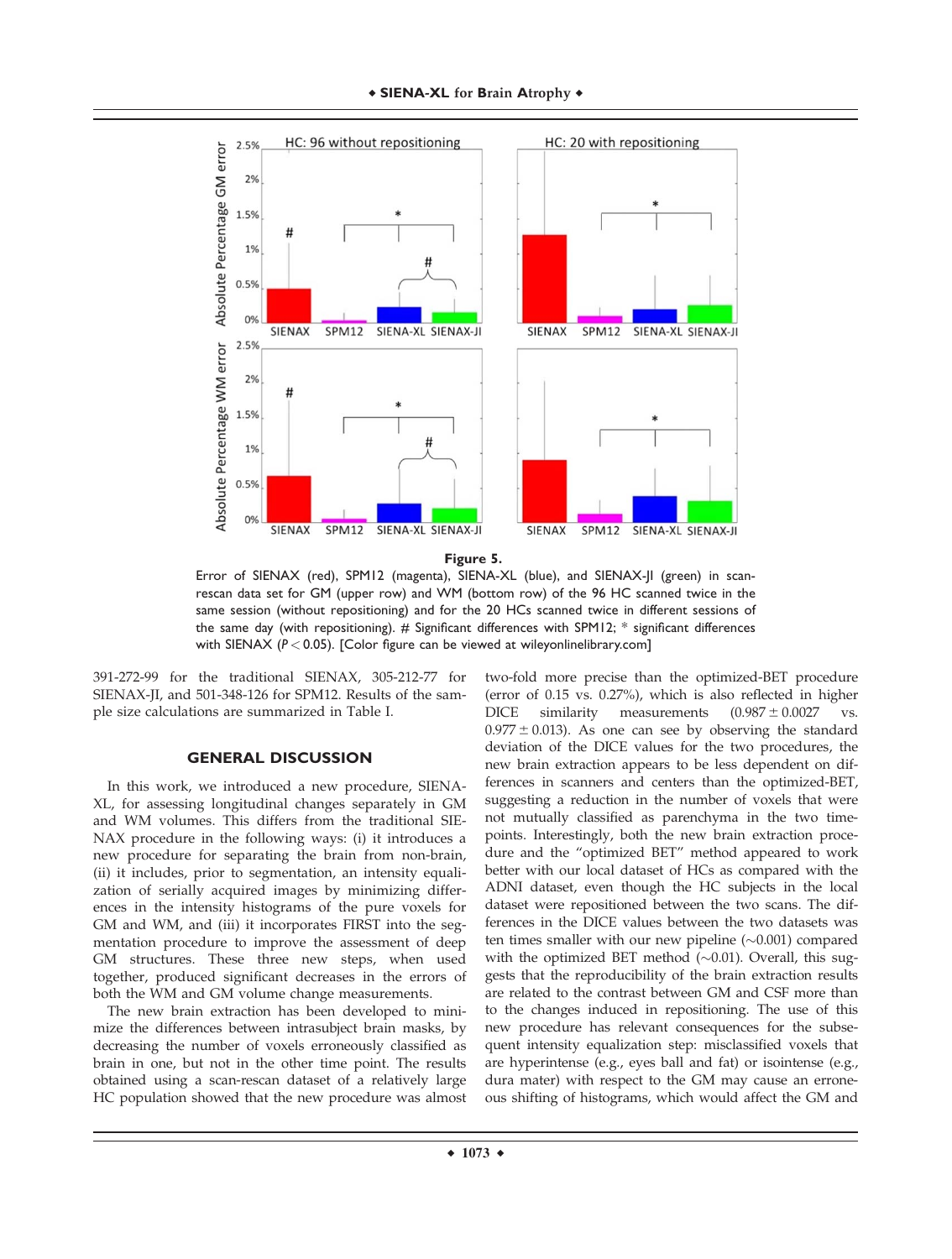**TABLE I. Sample size versus treatment effect size**

| Treatment<br>effect size | Sample Size     |               |           |                   |
|--------------------------|-----------------|---------------|-----------|-------------------|
|                          | <b>SIENA-XL</b> | <b>SIENAX</b> | SIENAX-JI | SPM <sub>12</sub> |
| 25%                      | 219             | 391           | 305       | 501               |
| 30%                      | 152             | 272           | 212       | 348               |
| 50%                      | 56              | 99            | 77        | 126               |

The sample size required to detect effect with 80% of power, 0.05 significance level and 25-30-50% treatment effect for GM volume changes for SIENA-XL, SIENAX, SIENAX-JI, and SPM12. The treatment effect was assumed to start immediately and remain constant over 2 years.

WM volume assessment and bias the comparison of GM and WM volumes from the same subject over time. The use of a-priori information provided by standard space maps of GM, WM and CSF distinguishes this approach from the brain extraction procedure used in the fsl\_anat tool of FSL [Jenkinson et al., 2012], but does not represent a novelty by itself, because it is in line with similar recently published software for brain/nonbrain separation [Dosh et al., 2014; Eskildsen et al., 2012].

Another important new step in the SIENA-XL procedure is the intensity equalization of serially acquired T1-W images. This intensity equalization method is different from other methods, which aim to standardize intersubject MRI [Nyúl et al., 2000], as this step is an intrasubject MRI equalization, based on the intensities of the pure voxels (i.e., voxels including 100% of one tissue). This new approach was motivated by the analysis of the relationship between the output from FAST and the partial volume, as described in Part 2. These experiments showed that FAST is systematically dependent on the signal-to-noise ratio, even when synthetic images without partial volume voxels were analysed (Experiment 1). Furthermore, it was shown that PVE in FAST biases the results of volume measurements of GM and WM, but is significantly more stable when the sum of GM and WM is considered (Experiment 2). Those considerations led to the conception of the new intensity equalization step described in Part 3. This new step has probably the greatest impact on the improvements provided by SIENA-XL. Assessing errors in GM and WM by using (i) the new brain extraction; (ii) new brain extraction and intensity equalization; (iii) new brain extraction, intensity equalization and FIRST—the largest decrease in error (>50% both for GM and WM) was obtained when the intensity equalization was introduced. The inclusion of FIRST did not substantially improve the precision of the method, but slightly decreased the standard deviation of the error, probably due to a more reproducible segmentation of WM and GM.

In general, the algorithm used for PVE includes: (i) modeling the intensity of each tissue with a Gaussian distribution; (ii) performing an initial segmentation into three pure tissue classes (GM, WM, and CSF); and (iii) enhancing

the segmentation of GM, WM, and CSF by adding partial volume classes (e.g., WM/GM, GM/CSF), utilizing the mean and standard deviation of each pure tissue class as provided by the second step [Cardoso et al., 2011; Van Leemput et al., 2003]. In our study, we perform an intensity equalization step with the aim of decreasing the differences in intensity distributions of the pure tissues between different images of the same subject. Once the intensity transformation that equalizes the intensity distributions of pure voxels from serially acquired image is found (see methods in Part 3), this intensity transformation is applied to all the voxels in the set of serial images. Thus we reduce differences in the means and standard deviations of pure voxels as obtained during segmentation, with an indirect effect on the creation of PV classes (WM/GM, GM/CSF). It is worth noting that no information is used from voxels with partial volume content when determining the intensity transformation and that this transformation is also only weakly dependent on the number of pure voxels at each time point. This strategy, although fully segmentation-based, is longitudinal, as it uses information from different images, acquired at different times, to make the segmentation of each image more robust.

The assessment of the true accuracy of a given brain segmentation strategy is very challenging, due to the great difficulties in creating a realistic gold-standard where the "true" partial volume content of different tissues at each voxel needs to be appropriately defined. Given this difficulty in measuring the true accuracy of GM and WM volume changes, the use of pairs of scan-rescan images provides a good compromise by allowing the precision to be estimated. Thus, in this work, the results of SIENA-XL were quantified in terms of precision and it was shown that this method was significantly more precise in assessing GM and WM volume changes in the scan-rescan of HCs, and showed a significantly smaller variance of error measured in the longitudinal cohort of HCs, when compared with the traditional SIENAX. Furthermore, it should be noted that the errors obtained from the HC datasets for SIENA-XL, SIENAX-JI, and SPM12 did not vary greatly in dataset acquired with or without subject repositioning. This was not true for the traditional SIENAX assessment.

In the cohort of HCs with a one-year follow-up, the average GM and WM changes calculated by SIENA-XL, SIENAX-JI, and SPM12 were substantially reduced by comparison with those calculated by the traditional SIE-NAX. In particular, SIENA-XL reports a WM reduction, which is not usually seen with SIENAX in this work and in other studies. Sometimes, even an increase in WM volume was found [Dwyer et al., 2014] with explanations suggesting that it is related to scanner drift, subject positioning or other acquisition differences. It is possible that the equalization of the intensity distribution of the pure voxels partially corrects for some of these errors, providing a better estimation of the WM and more biologically plausible results.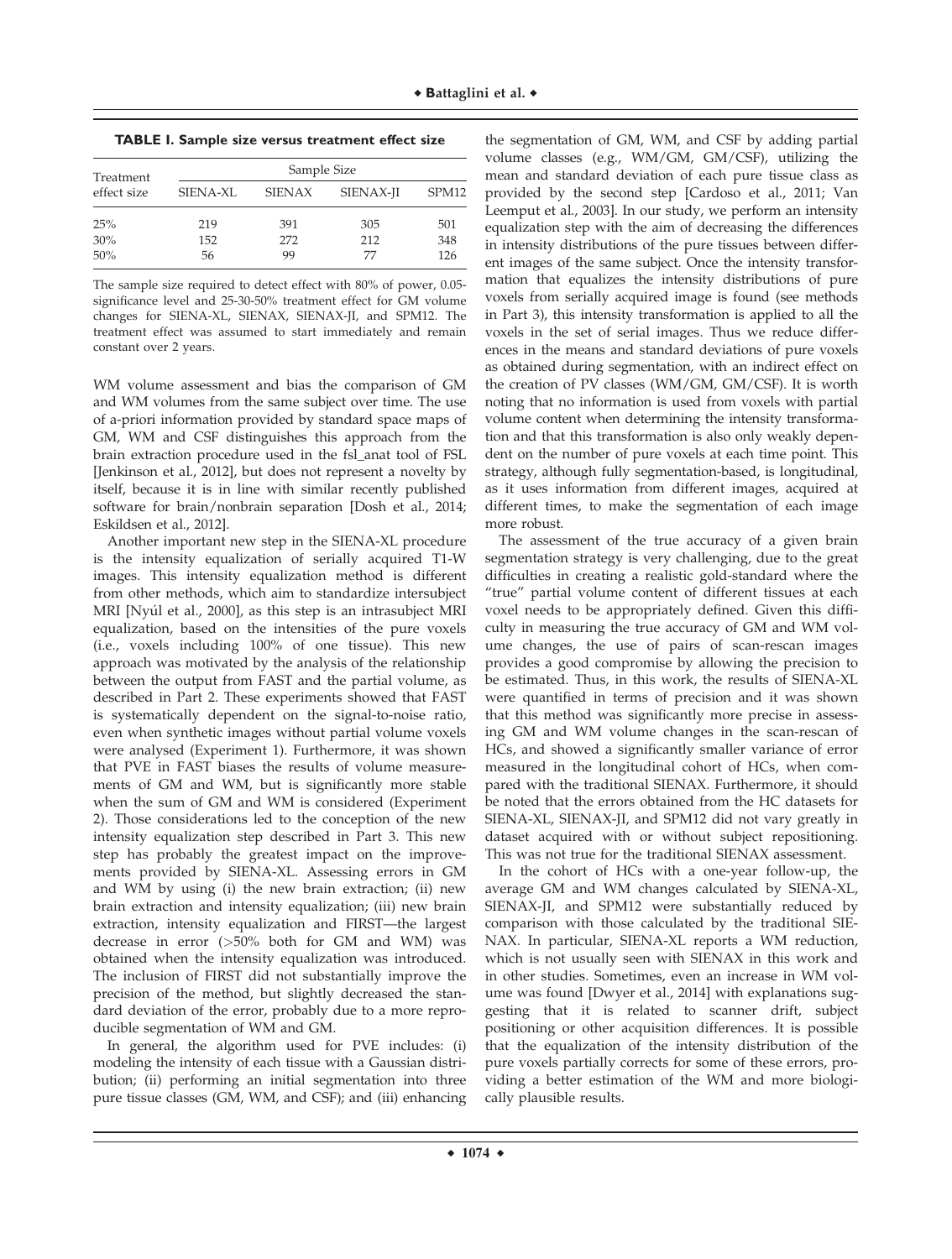Overall, no significant differences were found between SIENA-XL and SIENAX-JI in the scan-rescan and longitudinal cohorts of HCs. In contrast, SPM12 significantly outperformed SIENA-XL and SIENAX-JI in the HC scanrescan dataset without repositioning. SPM12 also showed a general, but not significant, reduction of the GM and WM errors when compared with the other two methods for the dataset with repositioning. These results are similar to those obtained in a recent work [Guizard et al., 2015] where SPM12 had the smallest error  $(\sim 0.1\%)$  in detecting whole brain volume changes when compared with other longitudinal approaches. However, it must be stressed here that the interpretation of results might not be straightforward when, as in SPM12 and SIENA-JI, the Jacobian integration is introduced in the pipeline. This approach attempts to partially circumvent the problems related with the segmentation by using a registrationsegmentation approach, similar to the tensor-based morphometry method. In brief, the second time-point image is nonlinearly registered to the first time-point and the Jacobian, a measure of the local volume change per voxel, is calculated and integrated over the GM mask of the first time-point, to assess the GM volume change. Given that, with the current segmentation approaches, atrophy is mostly measured at the interface between tissues and these voxels are the most difficult to accurately determine, we need to be particularly accurate when making a reference mask. Any errors in this mask will propagate through all measurements. Interestingly, when we applied the Jacobian integration to GM masks that were obtained with SIENA-XL we found an error similar to that obtained using SIENAX-JI (data not shown). However, the GM masks obtained with SIENAX-JI and SIENA-XL differed greatly, showing an overlap of only about 75% for the volumes. The 25% difference was mostly driven by voxels in the GM/WM and GM/CSF interfaces. This raises the question as to whether the changes that are detected with Jacobian integration can really be attributed only to changes in the GM tissue volume.

In this work, SIENA-XL provided sample sizes for 25–30- 50% treatment effects for GM that were much lower than those provided by SPM12, SIENAX, and SIENAX-JI. Although it may have been expected that the sample sizes measured with both SIENA-XL and SIENAX-JI were smaller than that obtained with traditional SIENAX, it is surprising that SIENA-XL reduces the sample size by  $\sim$  50% when compared to SPM12, given the relative performance on the scan-rescan datasets. In line with this finding, a recent work [Guizard et al., 2015] also showed a poorer performance of SPM12 in calculating the sample size for a patient group when compared with other longitudinal approaches. A plausible explanation for this [Guizard et al., 2015] could be that SPM12 is over-regularizing the longitudinal deformations and could be smoothing away some of the real volumetric changes. This hypothesis could provide a straightforward explanation of both the strong reduction

of the GM and WM errors in the scan-rescan experiments as well as the increase in sample sizes for detecting treatment effects. Finally, it is worth noting that the results from SIENA-XL in MS patients had a high rate of GM volume change with a relative small standard deviation, with both of these effects leading to a lower required sample size in comparison to the other methods tested here. Interestingly all the methods showed a larger yearly rate of GM atrophy in HCs (from the longitudinal ADNI cohort) compared to MS patients. This could be explained by differences in age between the two populations (mean age: ADNI: 78 years  $\pm$ 5; MS cohort: 39 years  $\pm$  10) and by differences in the acquisition parameters. It must be stressed, however, that different GM rates obtained with different methods might be not comparable and that values for the rates need to be interpreted with caution.

This work has some limitations. The first is the definition of pure voxels based on a preliminary FAST segmentation: it is hard to predict what might happen in highly pathological brains (e.g., patients with very high lesion loads or with severe brain atrophy), where severe pathological changes are reflected in abnormal tissue intensity contrast in the MR images and could lead to a broad misclassification of GM and WM. However, it is also true that the use of highly pathological brains is very problematic for all segmentation and registration approaches [Djamanakova et al., 2013]. Thus, the normalization of MRI of severely atrophic brain on a template that was built on the MRIs of HCs could fail, biasing the new brain extraction procedure. This could be avoided by building a specific study-template. Another limitation may lie in the sensitivity of this method to the quality of the images used. The joint intensity equalization step relies on the hypothesis that the intensity distribution of pure voxels is slightly different across the images; whereas if one image has a tissue contrast that is clearly different from the tissue contrast of other images from that subject, this would bias the creation of the average histogram of the pure tissues, expressed in Eq. (5) of Part 3. Furthermore, the method presented here may have difficulties in handling images with diffuse changes in WM intensity due to severe tissue damage, as this might affect the classification of pure voxels and the related histogram. This limitation, however, stands for all segmentation- and registrationbased methods and can be avoided only by using multimodal approaches or quantitative imaging. Finally, given the different intensity distributions in deep GM structures compared with the cortical GM, a natural extension of this method could consist of excluding voxels belonging to the deep GM from being included in the intensity equalization step.

#### **CONCLUSIONS**

The new SIENA-XL procedure can provide more precise assessments of GM and WM volume changes over time than the traditional SIENAX, overcoming some of the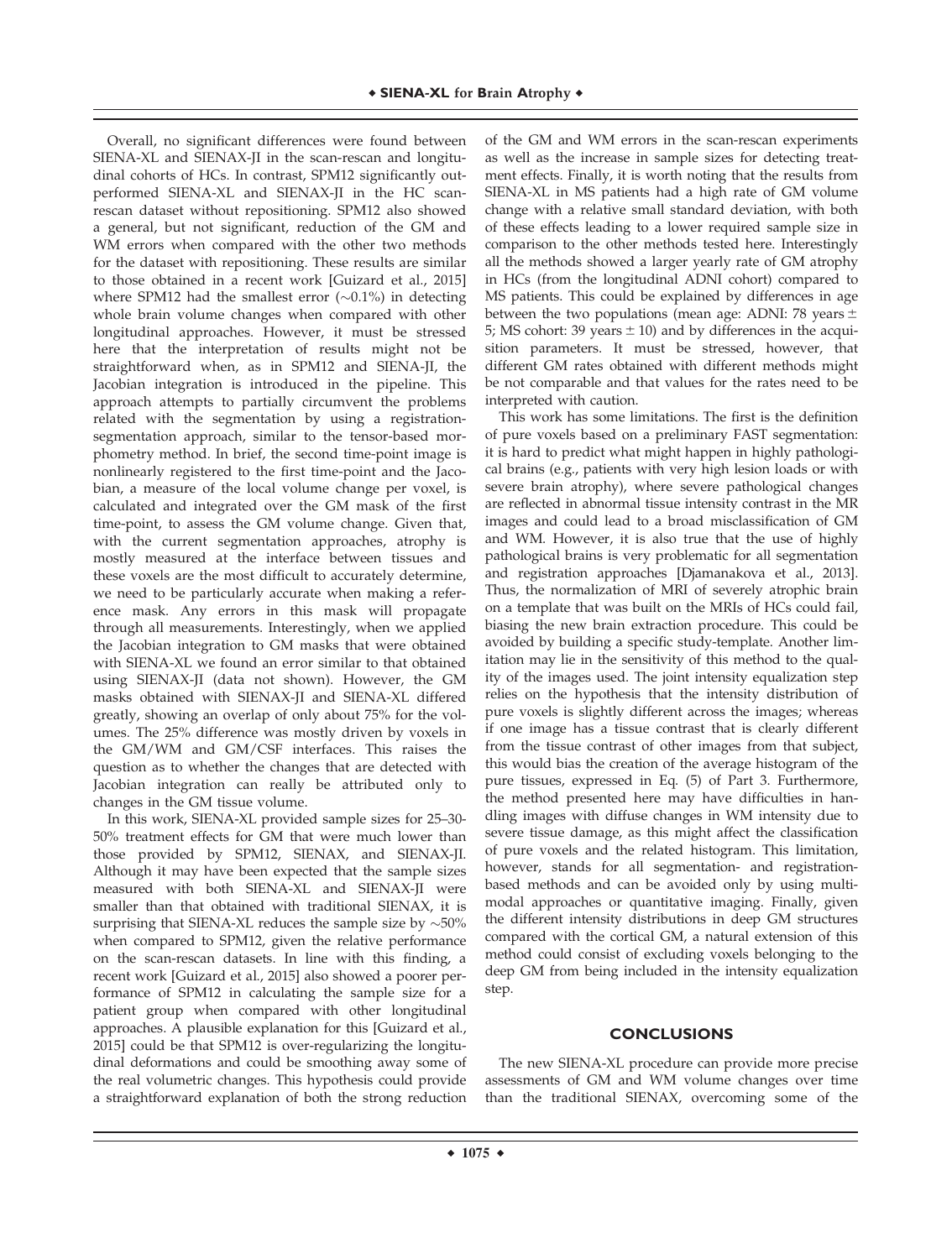difficulties in interpretation of volume changes obtained with segmentation-registration approaches. It has also been shown, in a multicenter dataset of MS patients that SIENA-XL can provide greater statistical power for discriminating longitudinal changes in GM, reducing the size of patient cohorts needed for testing treatment efficacy.

## **ACKNOWLEDGEMENTS**

The authors wish to thank Dr. Antonio Giorgio (University of Siena) and Prof. Maria Pia Sormani (University of Genoa) for the useful discussion and Dr. Riccardo Tappa Brocci for having downloading the ADNI dataset on behalf of our laboratory. Data collection and sharing for this project was funded by the Alzheimer's Disease Neuroimaging Initiative (ADNI) (National Institutes of Health Grant U01 AG024904) and DOD ADNI (Department of Defense award number W81XWH-12-2- 0012). ADNI is funded by the National Institute on Aging, the National Institute of Biomedical Imaging and Bioengineering, and through generous contributions from the following: Abb-Vie, Alzheimer's Association; Alzheimer's Drug Discovery Foundation; Araclon Biotech; BioClinica, Inc.; Biogen; Bristol-Myers Squibb Company; CereSpir, Inc.; Cogstate; Eisai Inc.; Elan Pharmaceuticals, Inc.; Eli Lilly and Company; EuroImmun; F. Hoffmann-La Roche Ltd and its affiliated company Genentech, Inc.; Fujirebio; GE Healthcare; IXICO Ltd.; Janssen Alzheimer Immunotherapy Research & Development, LLC.; Johnson & Johnson Pharmaceutical Research & Development LLC.; Lumosity; Lundbeck; Merck & Co., Inc.; Meso Scale Diagnostics, LLC.; NeuroRx Research; Neurotrack Technologies; Novartis Pharmaceuticals Corporation; Pfizer Inc.; Piramal Imaging; Servier; Takeda Pharmaceutical Company; and Transition Therapeutics. The Canadian Institutes of Health Research is providing funds to support ADNI clinical sites in Canada. Private sector contributions are facilitated by the Foundation for the National Institutes of Health (www.fnih.org). The grantee organization is the Northern California Institute for Research and Education, and the study is coordinated by the Alzheimer's Therapeutic Research Institute at the University of Southern California. ADNI data are disseminated by the Laboratory for Neuro Imaging at the University of Southern California.

## **DISCLAIMER**

The views expressed are those of the author(s) and not necessarily those of the NHS, the NIHR or the Department of Health.

# **CONFLICTS OF INTEREST**

M.B. has nothing to declare.

M.J. has received honoraria from Novartis Pharma AG and royalties from licensing of FSL to non-academic, commercial parties.

N.D.S has served on scientific advisory boards and steering committees of clinical trials for Merck Serono SA, Novartis Pharma AG and Teva and has received support for congress participation or speaker honoraria from Bayer Schering AG, Biogen Idec, Merck Serono SA, Novartis Pharma AG, Sanofi Aventis and Teva.

#### **REFERENCES**

- Ashburner J, Ridgway GR (2013): Symmetric diffeomorphic modeling of longitudinal structural MRI. Front Neurosci 5:197.
- Avants BB, Tustison NJ, Song G, Cook PA, Klein A, Gee JC (2011): A reproducible evaluation of ANTs similarity metric performance in brain image registration. Neuroimage 54: 2033–2044.
- Battaglini M, Smith SM, Brogi S, De Stefano N (2008): Enhanced brain extraction improves the accuracy of brain atrophy estimation. Neuroimage 40:583–589.
- Battaglini M, Jenkinson M, De Stefano N (2012): Evaluating and reducing the impact of white matter lesions on brain volume measurements. Hum Brain Mapp 33:2062–2071.
- Cardoso MJ, Clarkson MJ, Ridgway GR, Modat M, Fox NC, Ourselin S; Alzheimer's Disease Neuroimaging Initiative (2011): LoAd: A locally adaptive cortical segmentation algorithm. Neuroimage 56:1386–1397.
- Chow S, Shao J, Wang H (2008): Sample Size Calculations in Clinical Research, 2nd ed. Chapman & Hall/CRC Biostatistics Series. pp 61.
- Cover KS, van Schijndel RA, van Dijk BW, Redolfi A, Knol DL, Frisoni GB, Barkhof F, Vrenken H neuGRID; Alzheimer's Disease Neuroimaging Initiative (2011): Assessing the reproducibility of the SienaX and Siena brain atrophy measures using the ADNI back-to-back MP-RAGE MRI scans. Psychiatry Res 193:182–190.
- Derakhshan M, Caramanos Z, Giacomini PS, Narayanan S, Maranzano J, Francis SJ, Arnold DL, Collins DL (2010): Evaluation of automated techniques for the quantification of grey matter atrophy in patients with multiple sclerosis. Neuroimage 52:1261–1267.
- Djamanakova A, Faria AV, Hsu J, Ceritoglu C, Oishi K, Miller MI, Hillis AE, Mori S (2013): Diffeomorphic brain mapping based on T1-weighted images: improvement of registration accuracy by multichannel mapping. J Magn Reson Imaging 37:76–84.
- Dosh J, Erus G, Ou Y, Gaonkar B, Davatzikos C (2014): Multi-Atlas Skull-Stripping. Acad Radiol 20:10.1016.
- Dwyer MG, Bergsland N, Zivadinov R (2014): Improved longitudinal gray and white matter atrophy assessment via application of a 4-dimensional hidden Markov random field model. Neuroimage 90:207–217.
- Eskildsen SF, Coupé P, Fonov V, Manjón JV, Leung KK, Guizard N, Wassef SN, Østergaard LR, Collins DL Alzheimer's Disease Neuroimaging Initiative (2012): BEaST: brain extraction based on nonlocal segmentation technique. Neuroimage 59: 2362–2373.
- Fox NC, Freeborough PA (1997): Brain atrophy progression measured from registered serial MRI: Validation and application to Alzheimer's disease. J Magn Reson Imaging 7:1069–1075.

 $\div$  1076  $\div$